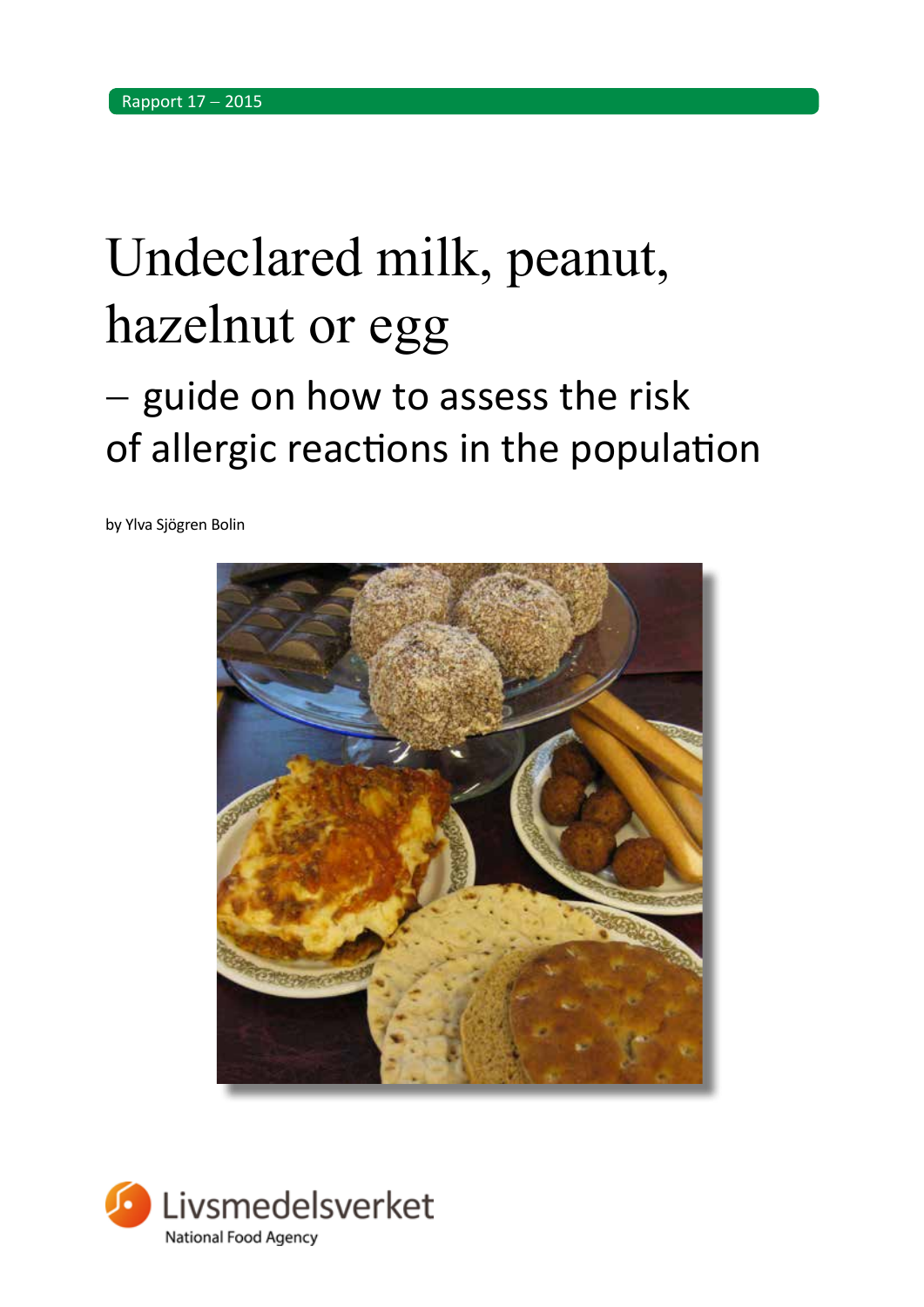### **Table of content**

<span id="page-1-0"></span>

| Examples of risk assessments regarding undeclared milk in chocolate       |  |
|---------------------------------------------------------------------------|--|
|                                                                           |  |
|                                                                           |  |
|                                                                           |  |
|                                                                           |  |
|                                                                           |  |
|                                                                           |  |
|                                                                           |  |
| Example of risk assessments regarding undeclared peanut in chocolate 12   |  |
|                                                                           |  |
|                                                                           |  |
|                                                                           |  |
|                                                                           |  |
|                                                                           |  |
|                                                                           |  |
| Example of a risk assessment regarding undeclared hazelnut in bread  15   |  |
|                                                                           |  |
|                                                                           |  |
|                                                                           |  |
|                                                                           |  |
|                                                                           |  |
|                                                                           |  |
| Example of a risk assessment regarding undeclared egg in pie (dessert) 18 |  |
|                                                                           |  |
|                                                                           |  |
|                                                                           |  |
|                                                                           |  |
|                                                                           |  |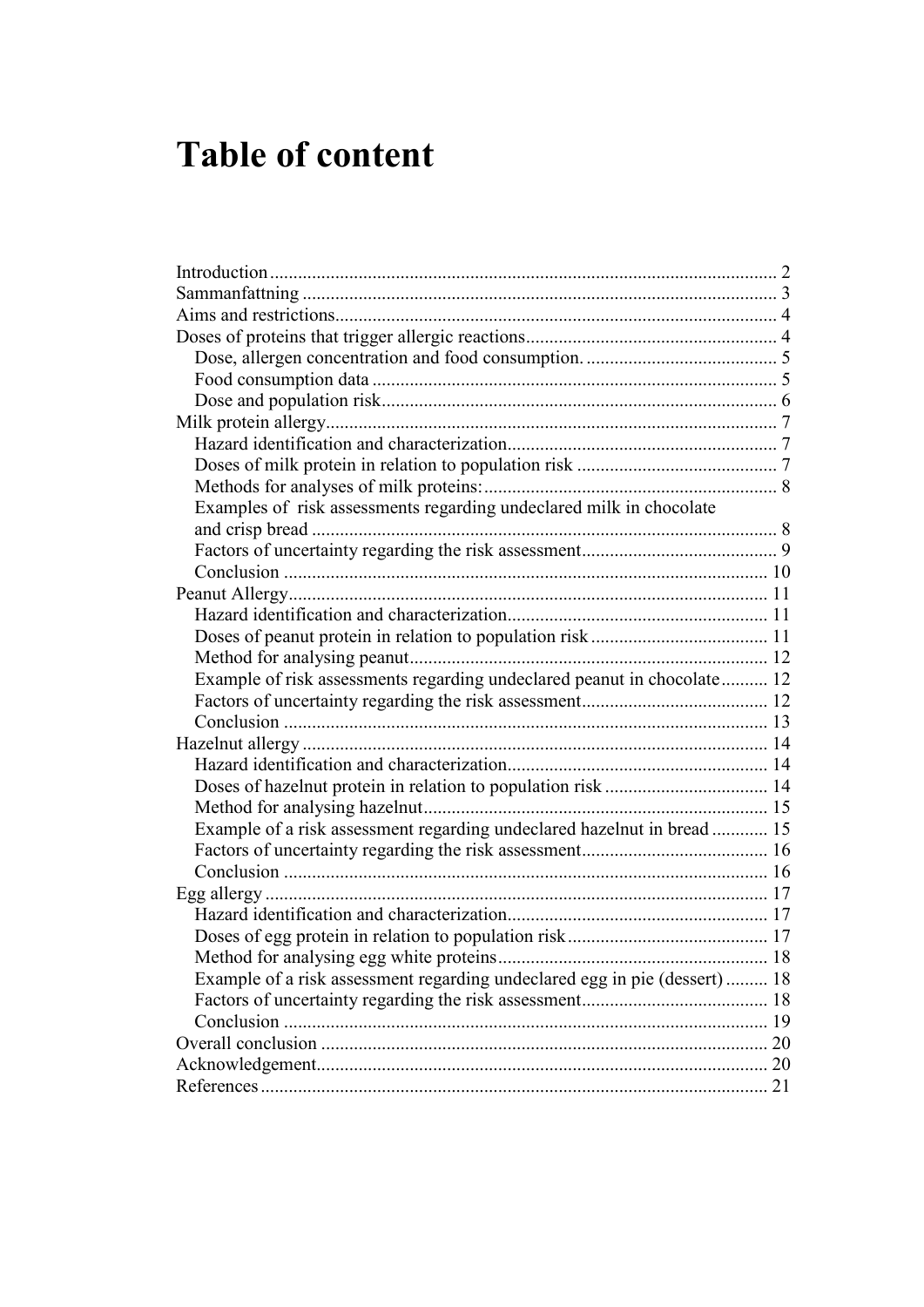### **Introduction**

Food allergens are substances (often proteins) that commonly cause allergic reactions or other hypersensitivity reactions. Inadequate labelling of food allergens such as milk, egg and different nuts can cause severe health problems for allergic individuals. The symptoms of an allergic reaction vary from mild to severe and can involve one or several organs such as the skin, stomach and airways. The most severe symptom is anaphylactic shock, which can lead to death.

Labelling of allergens is regulated by the Food Information Regulation (EU) No  $1169/2011<sup>1</sup>$  $1169/2011<sup>1</sup>$ . Milk, peanut, hazelnut and egg are listed in Annex II of  $1169/2011$ together with other allergenic substances that have to be declared in the labelling. A prepacked food that contains an undeclared ingredient listed in Annex II is classified as an unsafe food according to article 14.3 b in Regulation (EC) No 178/  $2002<sup>2,3</sup>$  $2002<sup>2,3</sup>$  $2002<sup>2,3</sup>$  $2002<sup>2,3</sup>$  It is within the responsibility of the food business operator that the food which it has imported, produced, processed, manufactured or distributed is safe for human consumption.

During autumn 2015 a Nordic food control project regarding undeclared allergens will be conducted in Sweden, Denmark, Finland and Norway. Samples of products are collected with subsequent chemical analyses of milk protein (casein), peanut, hazelnut and egg white protein. Undeclared allergens might be found in products controlled during the project and this report will serve as a guide regarding how to assess the risk to allergic consumers if a certain food product is contaminated with milk, peanut, hazelnut or egg. The full report from the Nordic food control project will be published by the The Nordic Council of Ministers during 2016. This guide is however not restricted to the Nordic food control project and the guide can therefore be used to assess the risk other food products might constitute.

-

<sup>&</sup>lt;sup>1</sup> Regulation (EU) No [1169/2011 of the European Parliament and of the Council of 25](http://eur-lex.europa.eu/legal-content/AUTO/?uri=CELEX:32011R1169&qid=1442514078770&rid=1) October 2011 on the provision of food information to consumers.

<span id="page-2-0"></span><sup>&</sup>lt;sup>2</sup> Regulation (EC) No 178/2002 of the European Parliament and of the Council of 28 January 2002 laying down the general principles and requirements of food law, establishing the European Food<br>Safety Authority and laying down procedures in matters of food safety.

<span id="page-2-1"></span> $3$  GUIDANCE ON THE IMPLEMENTATION OF ARTICLES 11, 12, 14, 17, 18, 19 AND 20 OF REGULATION (EC) N° 178/2002 ON GENERAL FOODLAW. CONCLUSIONS OF THE STANDING COMMITTEE ON THE FOOD CHAIN AND ANIMAL HEALTH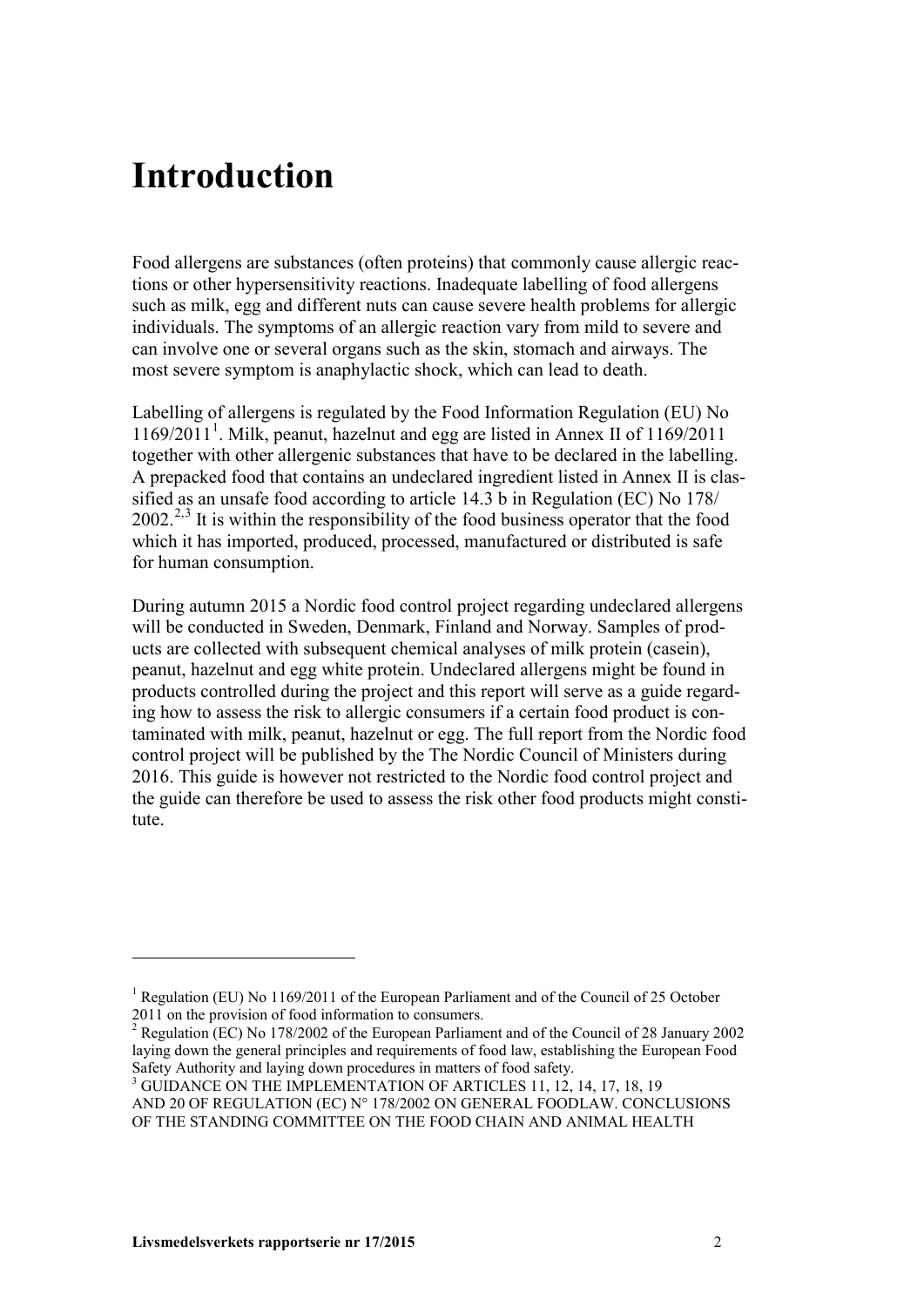### **Sammanfattning**

Allergener är ämnen, ofta proteiner, som orsakar allergiska reaktioner eller andra överkänslighetsreaktioner. Ofullständig märkning av allergener som mjölk, ägg och olika nötter leder till att personer med allergi och annan överkänslighet inte kan välja bort de livsmedel som gör dom sjuka. Allergiska reaktioner kan yttra sig som kräkningar, astma, eksem och livshotande anafylaktisk chock. Korrekt märkning av allergena ingredienser är därför väsentligt och finns reglerat i Förordning  $(EU)$  nr 1169/2011<sup>[4](#page-2-1)</sup>. Det är livsmedelsföretaget som ansvarar för att de livsmedel de producerar eller importerar är säkra att konsumera.

Allergener kan förekomma oavsiktlig i livsmedel genom att livsmedel och/eller råvaror kontamineras under framställningsprocessen. Denna rapport är en riskvärderingsguide som syftar till att beskriva hur en riskvärdering ska gå till när de odeklarerade allergenen mjölk, jordnöt, hasselnöt eller ägg påvisas i vissa sorters livsmedel. Allergi mot mjölk, jordnöt, hasselnöt och ägg är de vanligaste matallergierna i norra Europa. Dessa allergen är också de vanligaste orsakerna till svåra anafylaktiska reaktioner. Beräkningarna gör det möjligt att uppskatta den risk ett kontaminerat livsmedel utgör bland allergiker och hos befolkningen i stort.

 $\overline{a}$ 

<sup>4</sup> Europaparlamentets och rådets förordning (EU) nr 1169/2011 av den 25 oktober 2011 om tillhandahållande av livsmedelsinformation till konsumenterna.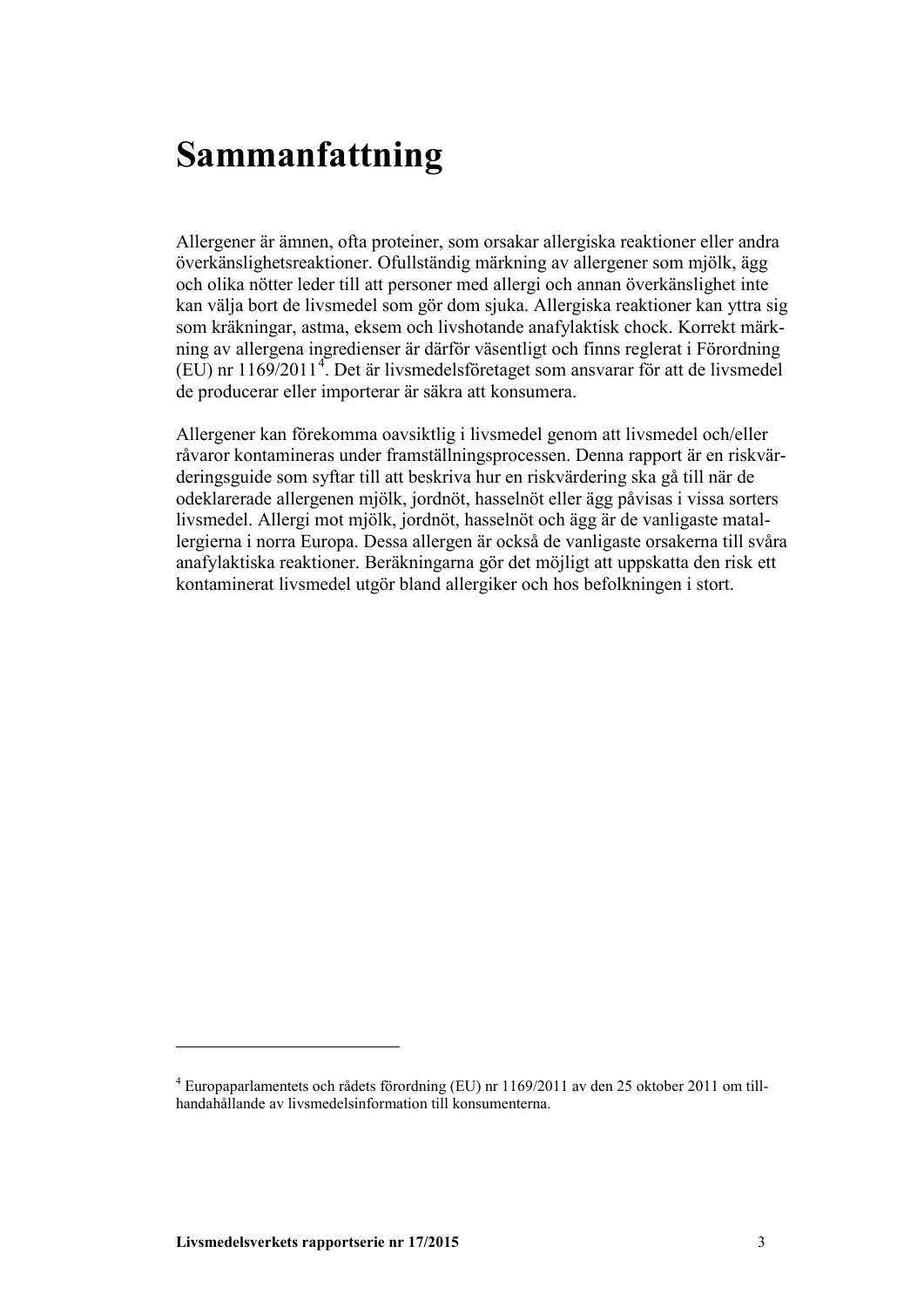### **Aims and restrictions**

The aim is to describe how a risk assessment should be performed when undeclared milk (casein), peanut, hazelnut or egg in certain food products is found. The risk assessment is restricted to IgE-mediated allergy to cow´s milk, peanut, hazelnut and egg. The purpose of this risk assessment is not to describe a NOAEL (no-observed adverse-effect level) of allergens but is to describe how calculations can be performed in order to investigate whether a certain food product contains proteins in concentrations that could lead to an intake of a dose that elicits reactions in one or ten percent of the most sensitive allergic individuals (ED01 and ED10, respectively). The ED01 and ED10 for the different allergens milk protein, peanut protein, hazelnut protein and egg protein are described in separate chapters.

### **Doses of proteins that trigger allergic reactions**

Allergic individuals show a high variability regarding both which allergic symptom/s they react with as well as to which dose they react. The doses of milk, peanut, hazelnut and egg proteins that different allergic individuals react to vary between micrograms and grams (1). Double blind placebo controlled food challenges (DBPCFC) are the standard method for testing at which dose an allergic individual reacts. Data from such DBPCFC can be used to calculate eliciting doses at both individual and at population level. Different definitions, regarding allergen doses, are listed below (1,2).

NOAEL = no-observed-adverse-effect level. The highest tested dose that does *not* trigger an adverse reaction.

LOAEL = lowest-observed-adverse-effect-level. The lowest tested dose that does trigger an adverse reaction.

 $MED = minimum$  eliciting dose and  $MOED =$  minimum observed eliciting dose are similar to LOAEL but MED/MOED are rather used for allergens and LOAEL for chemicals.

ED01 = population-based eliciting dose. A mathematical model is used to calculate the dose that one percent of allergic individuals will react to.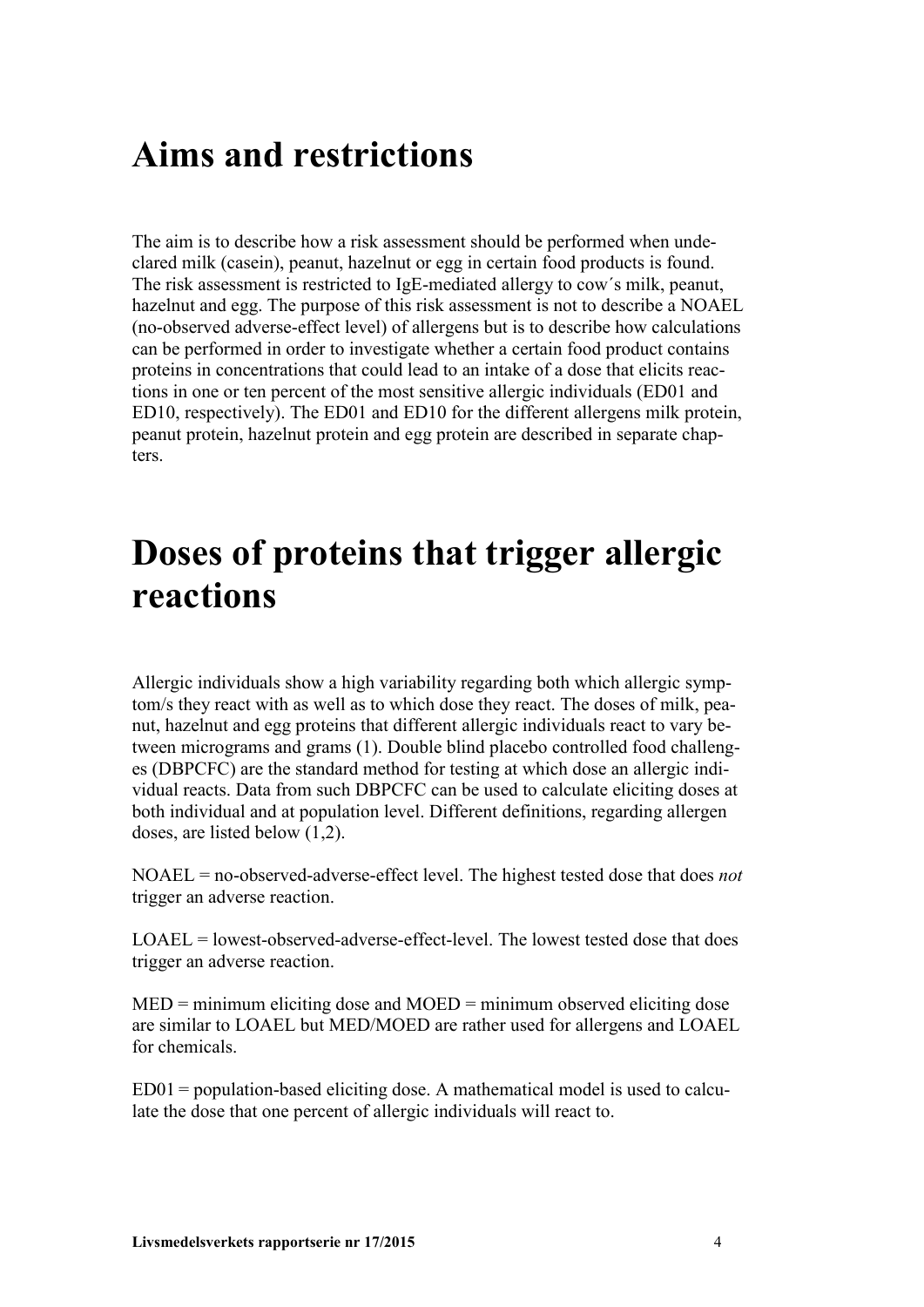$ED10 =$  population-based eliciting dose. A mathematical model is used to calculate the dose that ten percent of allergic individuals will react to.

#### **Dose, allergen concentration and food consumption.**

The dose the allergic individual is exposed to depends on the concentration of the allergen (protein) in the compound food as well as the amount of food consumed. To calculate the dose, allergen concentration data (obtained from chemical analysis) can be multiplied with food consumption data.

### **Allergen concentration (mg/kg) \* Consumed amount (kg)**

#### **= Dose (mg)**

#### **Food consumption data**

The food products listed below are those that have most commonly caused allergic reactions due to allergens being wrongly declared or due to cross contamination (3).

- 1. Chocolate/sweets
- 2. Bread
- 3. Pastries e.g. cinnamon buns
- 4. Fish and meat products (constituting part of a meal), e.g. meatballs, surimi.
- 5. Ready-made meals (constituting a meal), e.g. lasagne.

As food allergy is an acute reaction to the intake of a food, consumption data used should be data from one eating occasion (meal). Table 1 describes the average and the 95<sup>th</sup> percentile of the amount of certain food products consumed by Swedish adults during one meal. The consumption data is from a Swedish food consumption study performed on adults  $(4)$ . The 95<sup>th</sup> percentile is recommended as it will also cover individuals who eat a large quantity of a product and it will thus serve as a safety factor. The calculated dose can then be compared to the listed ED01 and ED10 (see the chapters on milk, peanut, hazelnut and egg allergy, respective- $1y)$ .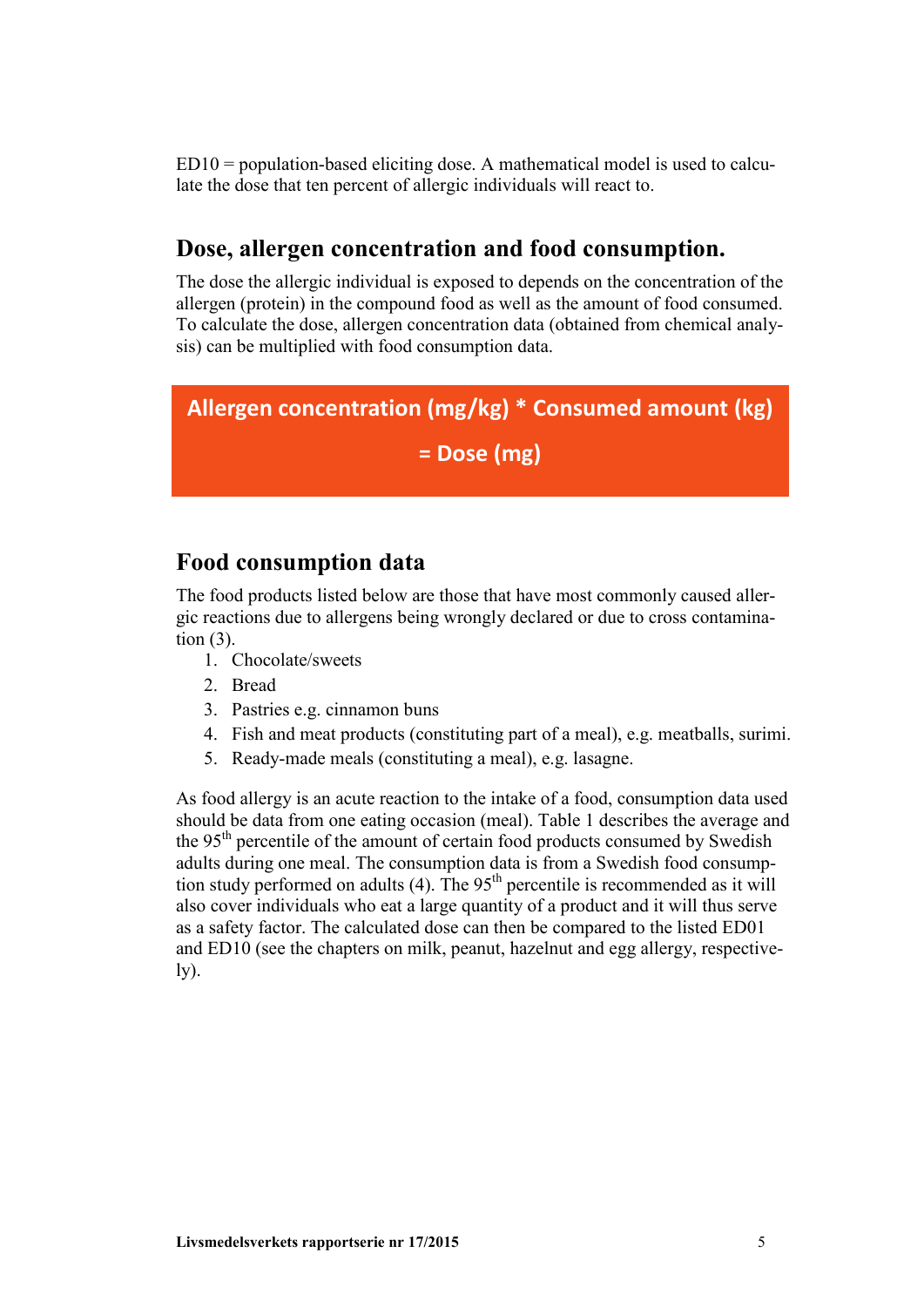| <b>FOOD</b>                   | —<br>AVERAGE | P95         |
|-------------------------------|--------------|-------------|
|                               | <b>GRAM</b>  | <b>GRAM</b> |
| Chocolate and sweets          | 48           | 138         |
| <b>Bread</b>                  | 52           | 96          |
| Soft bread<br>$\blacksquare$  | 61           | 107         |
| Crisp bread<br>$\overline{a}$ | 21           | 39          |
| "Sweet" bread                 | 60           | 136         |
| Meatballs                     | 95           | 210         |
| Fish fingers                  | 118          | 200         |
| <b>Sausages</b>               | 77           | 198         |
| <b>Black pudding</b>          | 141          | 240         |
| Hamburgers                    | 130          | 260         |
| Pizza                         | 431          | 600         |
| Pie (main course)             | 153          | 400         |
| Noodle wok                    | 275          | 400         |
| Casserole                     | 205          | 400         |
| Soup                          | 297          | 500         |
| Pancakes, waffles, crepes     | 190          | 420         |
| Chicken salad                 | 243          | 300         |
| Fish gratin                   | 281          | 450         |
| Lasagne                       | 368          | 500         |
| Pie (dessert)                 | 120          | 200         |

**Table 1. Consumption data per meal (serving) of listed food products**

Food consumption data from (4). Average amount per meal of the different food products consumed by Swedish adults. The 95<sup>th</sup> percentile is also described.

#### **Dose and population risk**

The allergenic risk increases with the severity of the symptoms of a reaction as well as with the number of individuals who might react. On a population level, exposure to a higher dose increases the risk of a higher number of allergic individuals reacting. Doses of milk protein above the ED10 are estimated to cause a reaction in more than ten percent of milk allergic individuals. Doses of milk protein between the ED01 and ED10 are estimated to cause a reaction in one to ten percent of milk allergic individuals. Doses below ED01 are estimated to cause a reaction in less than one percent of milk allergic individuals. Prevalence data regarding how common a specific allergy is in the overall population can be used to estimate the risk in the overall population. A high exposure to a food allergen, e.g. milk protein, would cause a reaction in 100 percent of the individuals allergic to this food allergen. If this food allergy occurs with a prevalence of 2 percent in the overall population 1 out 50 would react to that exposure. Similary, 1 out of 500 in the overall population would react to an exposure corresponding to the ED10 of that allergen since 10 percent of the individuals allergic to that allergen would react.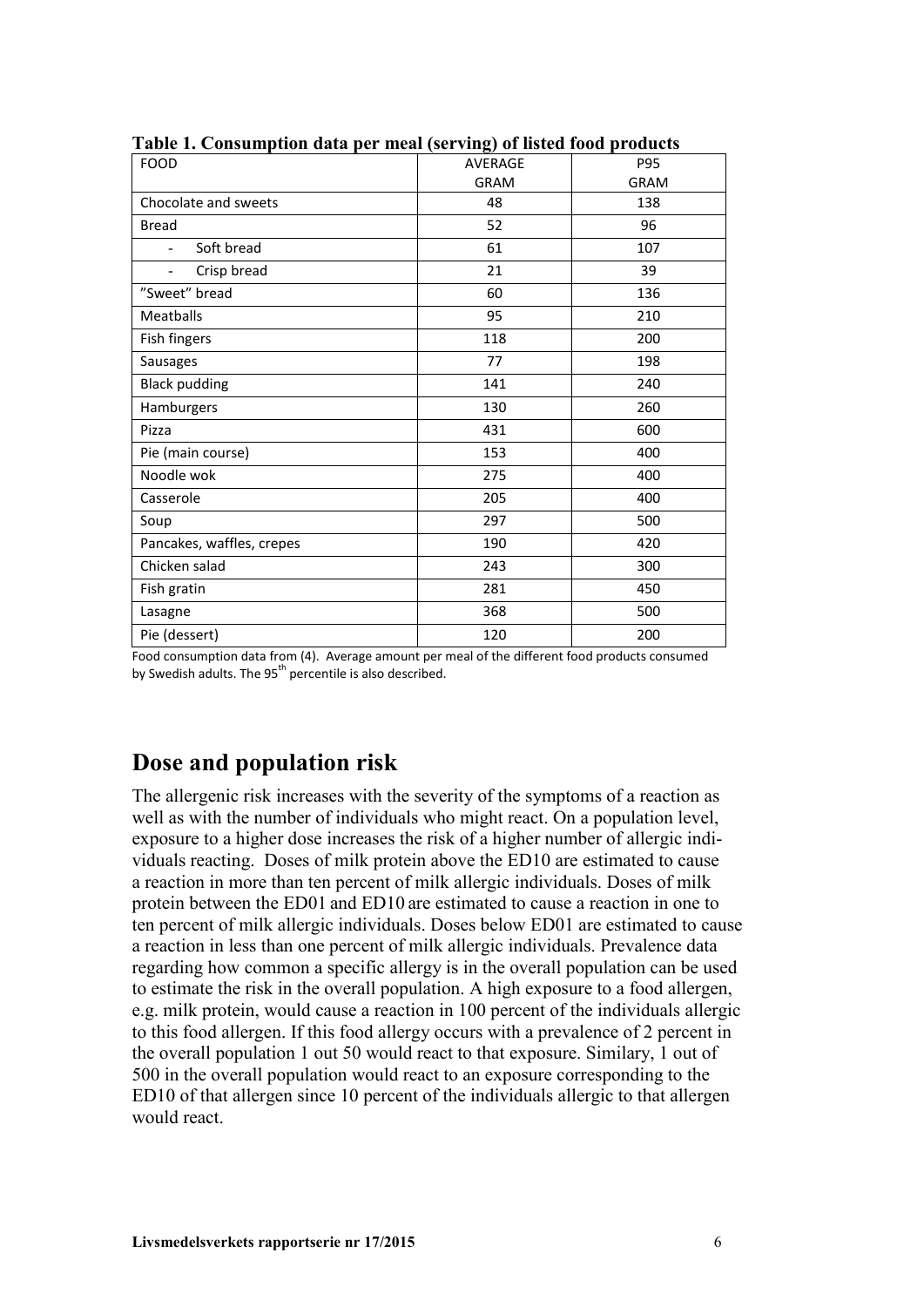### **Milk protein allergy**

#### **Hazard identification and characterization**

Allergy to milk is a reaction to the proteins in contrast to lactose intolerance, where the milk sugar, i.e. lactose causes the problems. Individuals with milk protein allergy must avoid all milk products, including cheese. Individuals with lactose intolerance tolerate small amounts of milk products. Milk protein allergy is a serious condition. Even minute amounts of milk/milk proteins can elicit severe allergic reactions in sensitized individuals. The most common milk protein allergy is IgE-mediated allergy in which the individual has IgE-antibodies to milk proteins and are thus sensitized to milk proteins. The symptoms of an allergic reaction can vary from mild to severe and involve one or several organs. Symptoms from the stomach (stomach ache, vomiting, diarrhoea) and skin (eczema and urticaria) are common. The airways can also be involved with symptoms such as asthma and rhinitis. Systemic reactions, which might develop into an allergic (anaphylactic) shock, could occur. Under special circumstances, death has occurred. IgE-mediated allergy to cow´s milk affects approximately 1 % of small children and 0.1-0.5 % of adults in northern Europe (data based on food challenges and/or symptom + sensitization) (1). Among children, milk is the fourth most common food responsible for food-induced anaphylaxis (5). In Sweden, milk is the most common undeclared allergen to cause allergic reactions (3).

#### **Doses of milk protein in relation to population risk**

The allergenic risk increases with the severity of the symptoms of a reaction as well as with the number of individuals who might react. On a population level, a exposure to a higher dose increases the risk of a higher number of allergic individuals reacting. The ED01 and ED10 for milk protein converted to casein are listed in table 2. The ED01 is that proposed in the VITAL reference doses (6). The ED10 is presented in reference (7). The clinical challenges, underlying these values of milk proteins, have mainly been performed in children.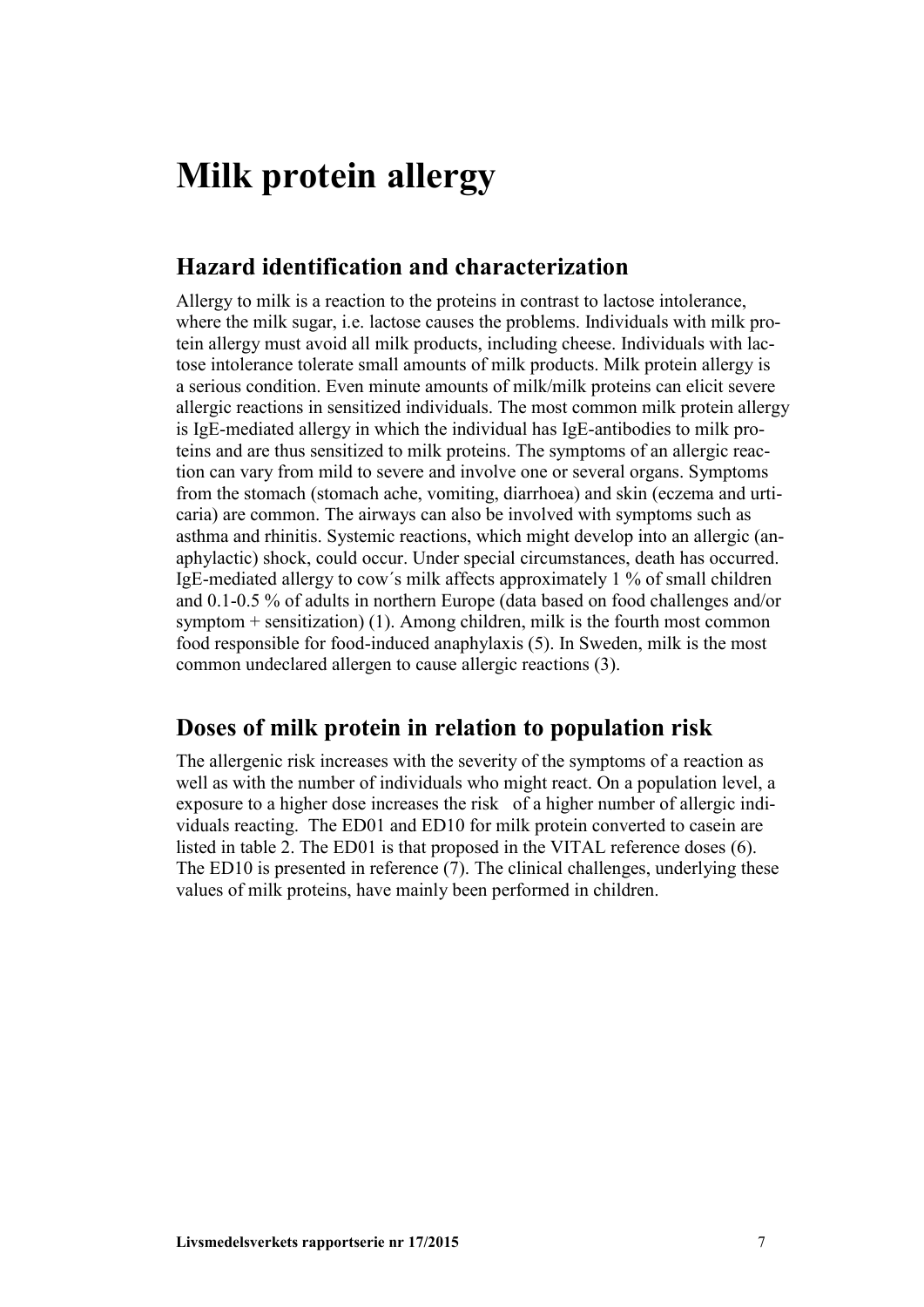| percent of hink anergic consumers (EDUT and EDTU) |             |              |             |
|---------------------------------------------------|-------------|--------------|-------------|
| ED01*                                             | <b>ED01</b> | ED10**       | <b>ED10</b> |
| <b>Milk protein</b>                               | Casein***   | Milk protein | Casein***   |
| (mg)                                              | (mg)        | (mg)         | (mg)        |
| 0.1                                               | 0.08        | 5.0          | 4.0         |

**Table 2. Dose that theoretically elicits reactions in one and ten percent of milk allergic consumers (ED01 and ED10)**

\* The ED01 is based on Vital Scientific Expert Panel Recommendations (6).

\*\*The ED10 is presented in reference (7). The value presented in table 2 is an average value calculated from the two different mathematical models presented (Log-logistic and Log-normal).

\*\*\*The ED01 and ED10 are converted to casein by a factor of 0.8.

#### **Methods for analyses of milk proteins**

The caseins are the dominating proteins in milk constituting about 80 percent of the proteins. The caseins are heat stable and thus suitable for analysis of milk/milk proteins in food. The Swedish National Food Agency is accredited to perform analysis of casein in the food products described above. The method SLV-m141 f5 is an Enzyme-linked immunosorbent assay (ELISA) which has a quantification limit of 2.5 mg casein/kg in food products 2-5 (listed on page 5) and 0.5 mg casein/kg in chocolate/sweets. The measurement uncertainty is 45 percent. An analytical result is restricted to the sample analysed. Milk can be in-homogenously distributed in a contaminated batch and the procedure for sampling is thus important. If the product is only contaminated with whey proteins the chosen method will not find this contamination. The major milk allergen betalactoglobulin is the main part of whey proteins.

#### **Hypothetical examples of risk assessments regarding undeclared milk in chocolate and crisp bread**

Laboratory analysis of a bar of dark chocolate reveals that the sample contains 240 mg casein/kg. Milk is not declared in the labelling. The  $95<sup>th</sup>$  percentile of chocolate consumption per meal is 138 g (0.138 kg) among Swedish adults. A person consuming 138 g of chocolate would thus consume a dose of 33 mg casein. This is above both the ED01 and the ED10 of 0.08 and 4.0 mg casein, respectively. We do not know the percentage of allergic consumers who may react to 33 mg casein but it is well above 10 percent. The chocolate bar would thus be assumed to entail a risk for a substantial number of allergic consumers if milk is not declared in the labelling. This hypothetical example shows that the chocolate bar would be expected to entail a risk for more than one out of 1000 children and more than one out of 10 000 adults in the overall population (see prevalence data on page 7).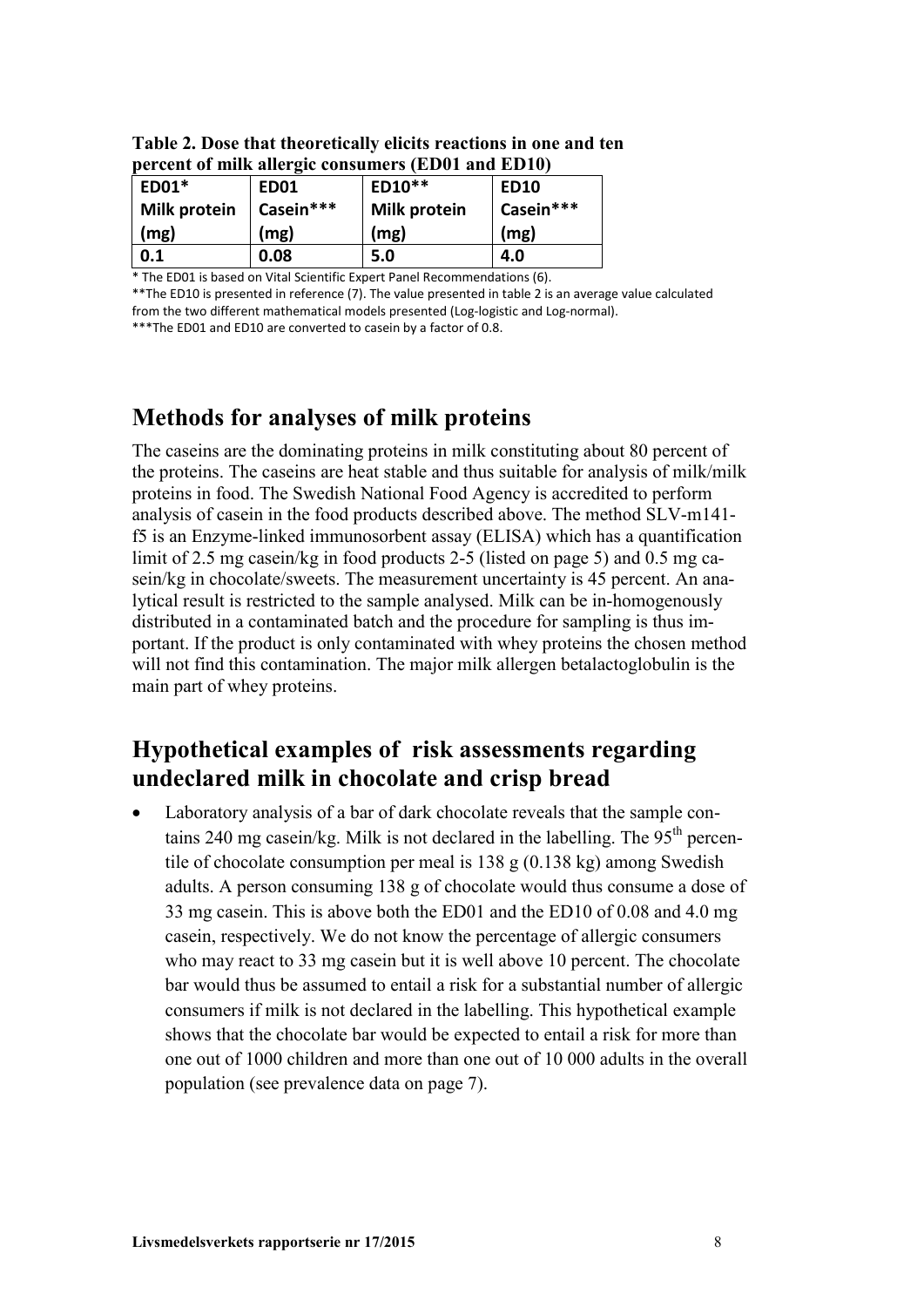Laboratory analysis of crisp bread reveals that the sample contains 3.5 mg casein/kg. Milk is not declared in the labelling. The  $95<sup>th</sup>$  percentile of crisp bread consumption per meal is 39 g (0.039 kg) among Swedish adults. A person consuming 39 g of crisp bread would thus consume a dose of 0.14 mg casein. This is above the ED01 of 0.08 but below the ED10 of 4.0 mg casein. This hypothetical example shows that the crisp bread would be expected to entail a risk for more than one out of 10 000 children and more than one out of 100 000 adults in the overall population (see prevalence data on page 7).

#### **Factors of uncertainty regarding the risk assessment**

The two examples above illustrate two different risk levels. The chocolate bar is calculated to entail a higher risk because it contains higher amounts of casein. The measurement uncertainty, however, is 45 percent which means that with 95 percent certainty the chocolate bar could contain between 132 and 348 mg casein/kg. In addition, the laboratory analysis only refers to the sample sent to the laboratory but milk could be prevalent to a greater or lesser degree in other parts of a contaminated batch. In the example above the  $95<sup>th</sup>$  percentile of chocolate consumption per meal was used in the calculation but the average chocolate consumption is 48 g. The dose of milk protein consumed from the chocolate bar would thus range between 6.3 mg casein (lowest number after calculating with the measurement uncertainty and the average consumption per meal of chocolate) to 48 mg casein/kg (highest number after calculating with the measurement uncertainty and the 95<sup>th</sup> percentile per meal of chocolate consumption). Both these values are nevertheless above both the ED01 and the ED10.

In the crisp bread example the dose would range between 0.04 mg casein and 0.20 mg casein. The dose of 0.04 mg is below the ED01 of 0.08 mg but the dose of 0.2 mg is above the ED01.

In addition, individuals might consume less than the average amount of chocolate/crisp bread per meal. There are factors of uncertainty regarding both food consumption data and data on food challenges.

EFSA concludes that current clinical, epidemiological and experimental data do not allow determination of safe allergen thresholds that would *not* trigger adverse reactions in sensitized consumers (1). It is difficult to estimate the severity of a reaction at a certain dose because allergic individuals react with different symptoms. The data from the allergy registry on the Swedish National Food Agency's website (8) shows that severe allergic reactions (anaphylactic reactions) have occurred to doses at 0.9 and 1.5 mg casein, respectively.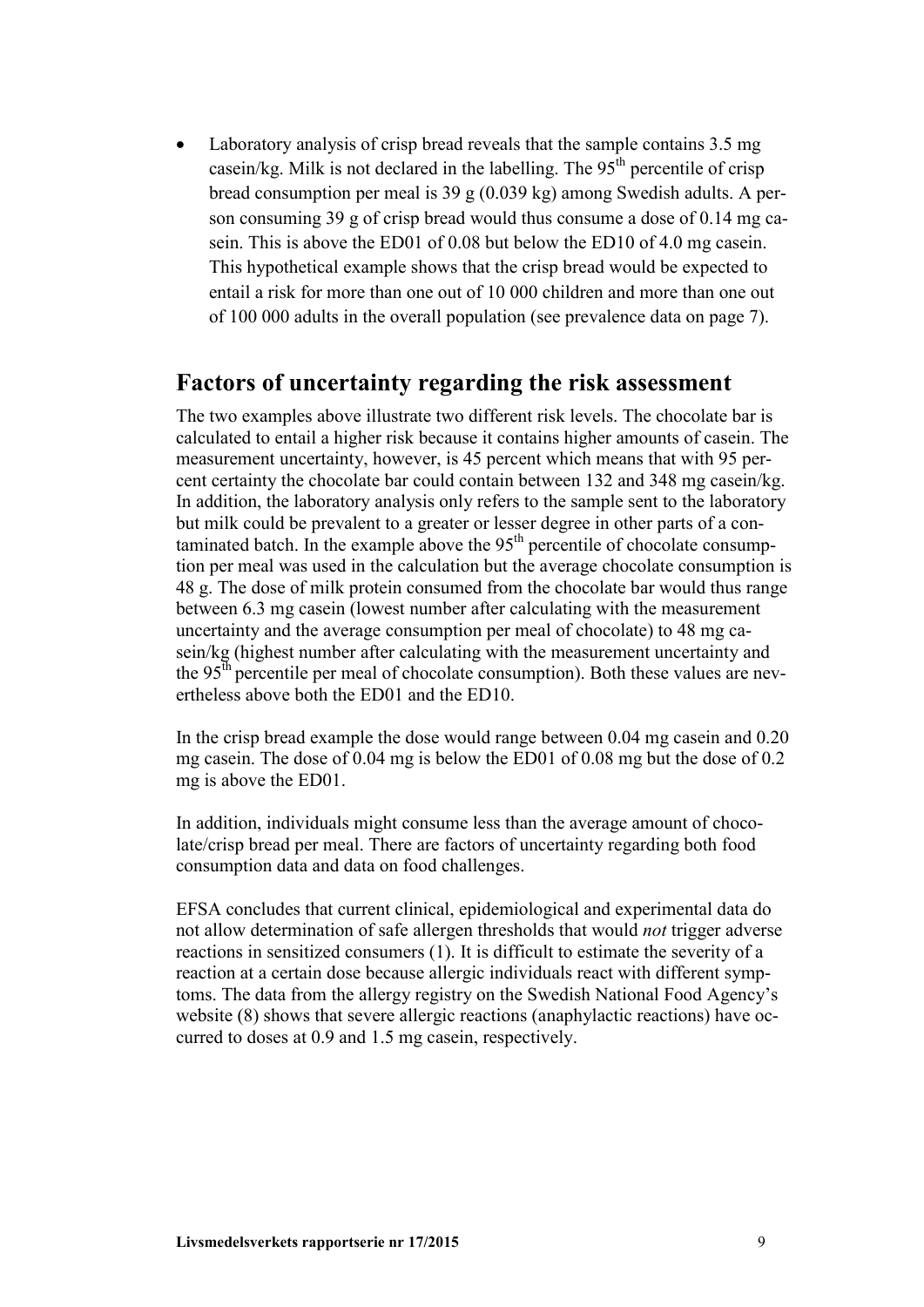### **Conclusion**

Undeclared milk can constitute a health risk for milk allergic individuals. Symptoms can vary from mild to severe anaphylactic reactions. Risk assessments regarding undeclared food allergens such as milk proteins can be performed by calculating the dose of milk protein that one meal of the food would contain. This dose is calculated by multiplying consumption data with analytical data of concentrations of allergen. The calculated dose should thereafter be compared to the dose that elicits reactions in one or ten percent of the most sensitive allergic individuals (ED01 and ED10). A calculated dose corresponding to the ED01 can theoretically cause a reaction in one percent of the milk allergic population who eat a certain food. Similarly, a dose corresponding to an ED10 can cause reactions in ten percent of allergic consumers. A dose of milk protein below ED01 is assumed to cause a reaction in less than 1 out of 10 000 children and less than 1 out of 20 000 adults in the overall population.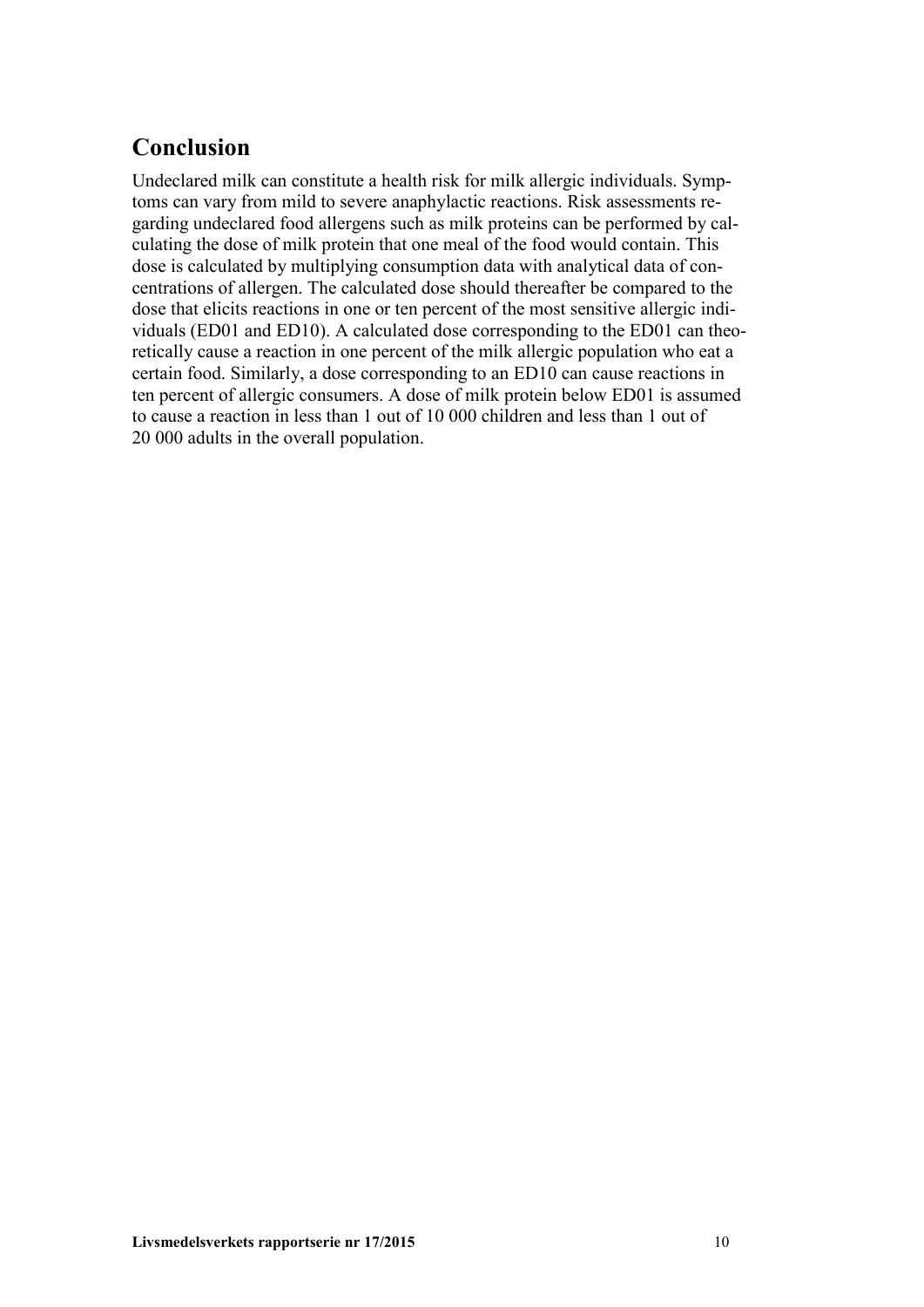### **Peanut Allergy**

#### **Hazard identification and characterization**

Peanut allergy is a serious condition. Individuals allergic to peanut must avoid all food products containing peanut. Even tiny amounts of peanut proteins can elicit severe allergic reactions in sensitized individuals. Peanut allergy is an IgEmediated allergy in which the individual has IgE-antibodies to peanut proteins and thus are sensitized to peanut proteins. The symptoms of an allergic reaction can vary from mild to severe and involve one or several organs. Symptoms from the stomach (stomach ache, vomiting, diarrhoea) and skin (eczema and urticaria) can occur as well as symptoms from the airways such as asthma and rhinitis. Systemic reactions, which might develop into an allergic (anaphylactic) shock, might occur. IgE-mediated allergy to peanut is one of the most common childhood allergies in western countries. IgE-mediated allergy to peanut affects approximately 0.1 to 1.8 percent of the population and is dependent on the people's age and the country of origin (1). Among children, peanut is the most common food responsible for foodinduced anaphylaxis (5). In Sweden, peanut is the second most common undeclared allergen to cause allergic reactions (3).

#### **Doses of peanut protein in relation to population risk**

The allergenic risk increases with the severity of the symptoms of a reaction as well as with the number of individuals who might react. On a population level, an exposure to a higher dose increases the risk of a higher number of allergic individuals reacting. The ED01 and ED10 for peanut protein and peanut are listed in table 3. The ED01 is that proposed in the VITAL reference doses (6). The ED10 is presented in reference (7).

| ED01*       | <b>ED01</b> | ED10**         | <b>ED10</b> |
|-------------|-------------|----------------|-------------|
| Peanut pro- | Peanut***   | Peanut protein | Peanut***   |
| tein (mg)   | (mg)        | (mg)           | (mg)        |
| 0.2         | 0.8         | 3.4            | 13.6        |

**Table 3. Dose that theoretically elicits reactions in one and ten percent of peanut allergic consumers (ED01 and ED10)**

\* The ED01 is based on Vital Scientific Expert Panel Recommendations (6).

\*\*The ED10 is presented in reference (7). The value presented in table 3 is an average value calculated from the three different mathematical models presented (Log-logistic, Log-normal, Weibull).

\*\*\*The ED01 and ED10 are converted to peanut by a factor of 4 (6). This is done as the method described below expresses the values in terms of peanut and not as peanut protein.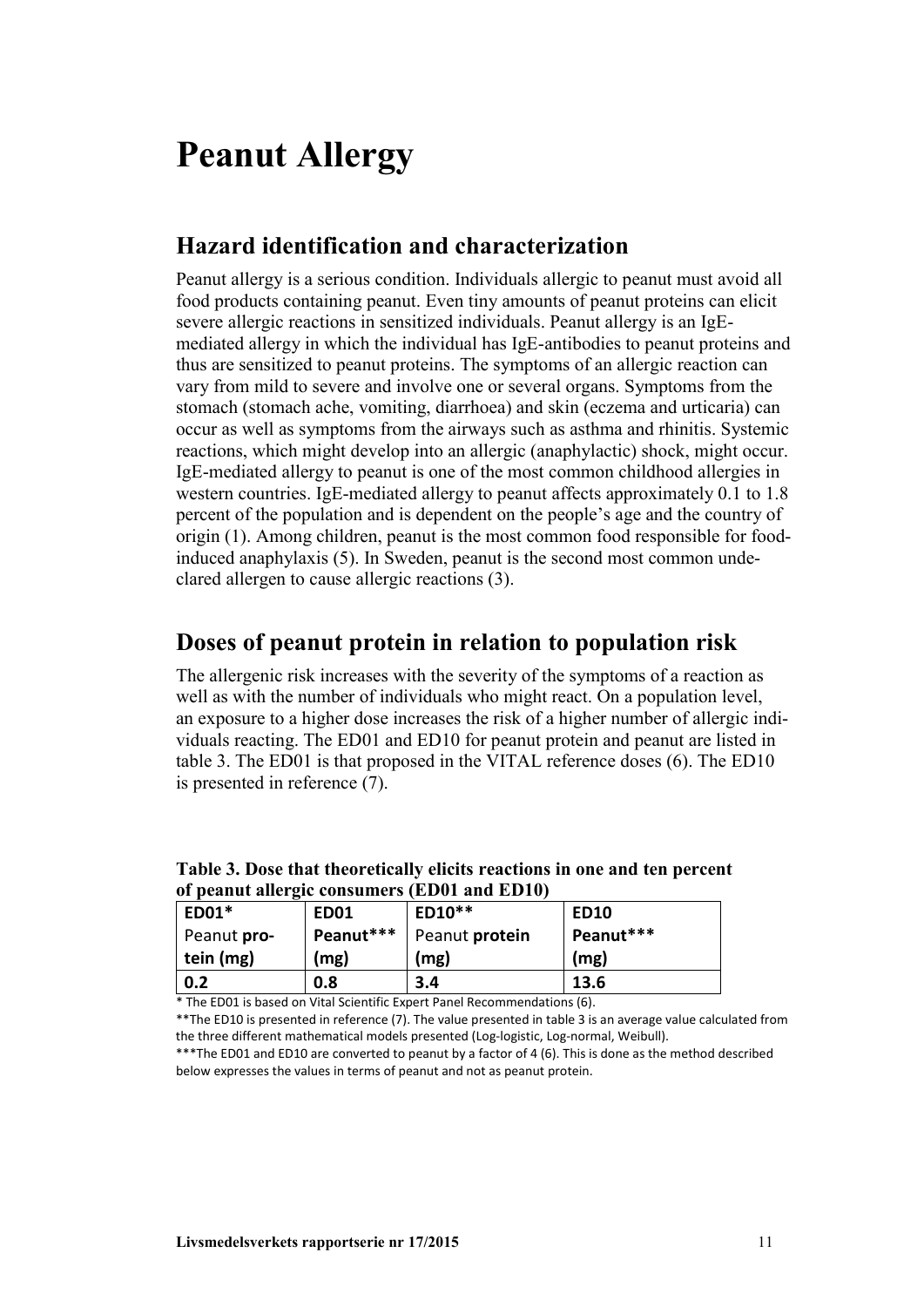#### **Method for analysing peanut**

The Swedish National Food Agency is accredited to perform analysis of peanut in the food products described above. The method SLV–m141-f1 is an Enzymelinked immunosorbent assay (ELISA) which has a quantification limit of 1 mg peanut/kg, which corresponds to 0.25 mg peanut protein/kg. The measurement uncertainty is 35 percent. An analytical result is restricted to the sample analysed. Peanut is often inhomogenously distributed in a contaminated batch and the procedure for sampling is thus important. Still, observations regarding whether pieces of peanut contaminate products might be equally important.

#### **Hypothetical example of a risk assessment regarding undeclared peanut in chocolate**

• Laboratory analysis of a chocolate bar reveals that the sample contains 110 mg peanut/kg. Peanut is not declared in the labelling. The 95<sup>th</sup> percentile of chocolate consumption is 138 g (0.138 kg) among Swedish adults. A person consuming 138 g of chocolate would thus consume a dose of 15.2 mg peanut. This is above both the ED01 and the ED10 of 0.8 and 13.6 mg peanut, respectively. We do not know the percentage of allergic consumers who may react to 15.2 mg peanut but the figure is above 10 percent. The chocolate bar would thus be expected to entail a risk for a substantial number of allergic consumers if peanut is not declared in the labelling. This hypothetical example shows that the chocolate bar would be estimated to entail a risk for more than one out 10 000 in the overall population (see prevalence data on page 11).

#### **Factors of uncertainty regarding the risk assessment**

The measurement uncertainty of the analysis of peanut is 35 percent which means that with 95 percent certainty the chocolate bar could contain between 72 and 149 mg peanut/kg. The laboratory analysis only refers to the sample sent to the laboratory but peanut is often inhomogenously distributed in a contaminated batch. In addition, in the example above the  $95<sup>th</sup>$  percentile of chocolate consumption per meal was used in the calculation but the average chocolate consumption is 48 g. The dose of peanut consumed from the chocolate bar would thus range between 3.5 mg peanut (lowest number after calculating with the measurement uncertainty and the average consumption per meal of chocolate) and 20 mg peanut (highest number after calculating with the measurement uncertainty and the  $95<sup>th</sup>$  percentile per meal of chocolate consumption). The dose of 3.5 mg peanut is above the ED01 of 0.8 mg peanut but below the ED10 of 13.6 mg peanut.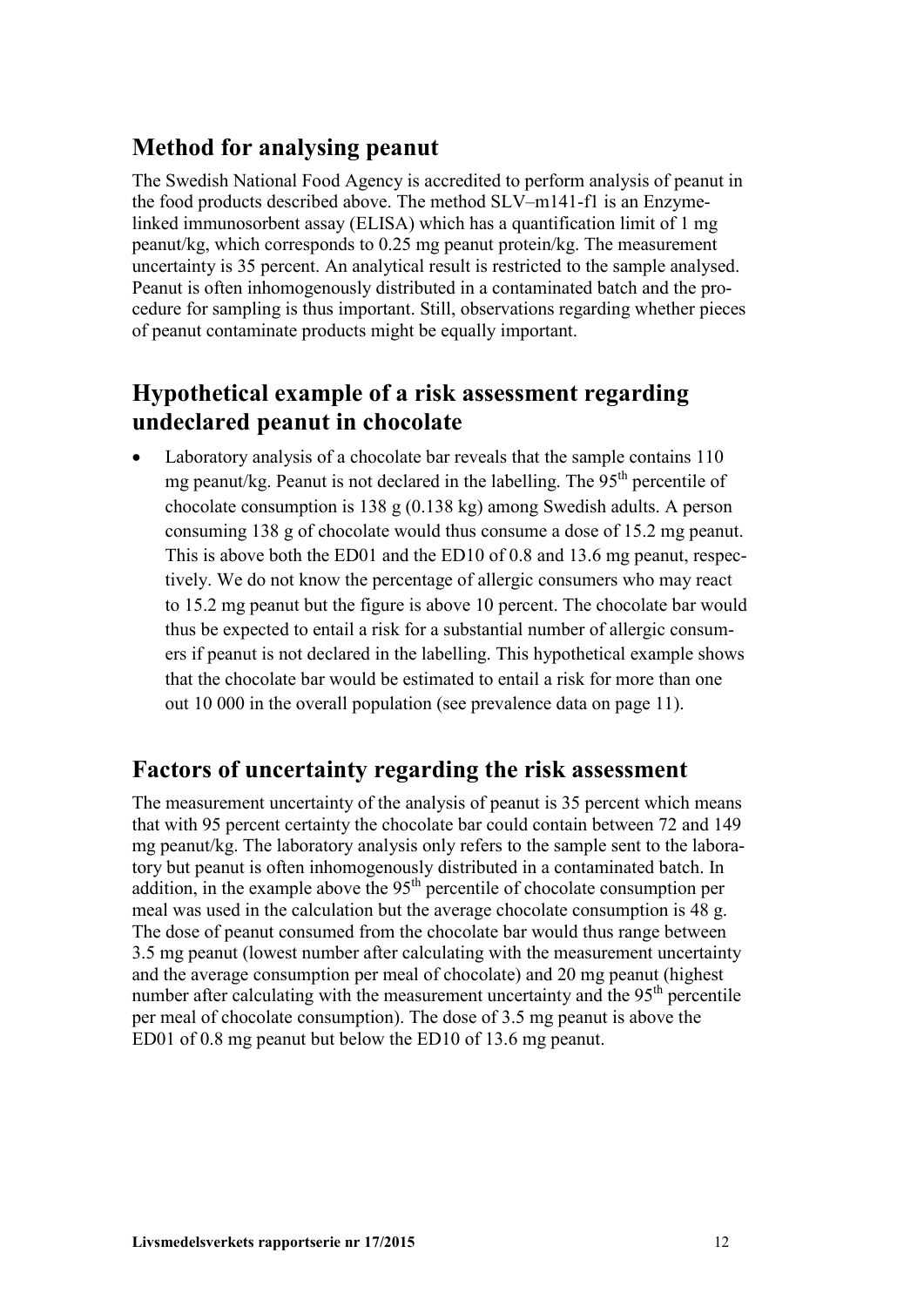In addition, individuals might consume less than the average amount of chocolate per meal. There are factors of uncertainty regarding both food consumption data and data on food challenges.

EFSA concludes that current clinical, epidemiological and experimental data do not allow determination of safe allergen thresholds that would *not* trigger adverse reactions in sensitized consumers (1). It is difficult to estimate the severity of a reaction at a certain dose because allergic individuals react with different symptoms. The data from the allergy registry on Swedish National Food Agency's website (8) shows that severe allergic reactions (anaphylactic reactions) have occurred at exposure to doses of 4.4 mg peanut.

#### **Conclusion**

Undeclared peanut can constitute a health risk for peanut allergic individuals. Risk assessments regarding undeclared food allergens such as peanut proteins can be performed by calculating the dose of peanut protein or peanut that one meal of the food would contain. The dose is calculated by multiplying consumption data with analytical data of concentrations of peanut protein or peanut. The calculated dose should thereafter be compared with the dose that elicits reactions in one or ten percent of the most sensitive allergic individuals (ED01 and ED10). A calculated dose corresponding to the ED01 can theoretically cause a reaction in one percent of the peanut allergic population who eat a certain food. Similarly, a dose corresponding to an ED10 can cause reactions in ten percent of peanut allergic consumers. A dose below ED01 is assumed to cause a reaction in less than 1 out of 5560 people in the overall population. However, this assumption must be weighed against the fact that nut allergens are generally not homogenously distributed in a contaminated batch.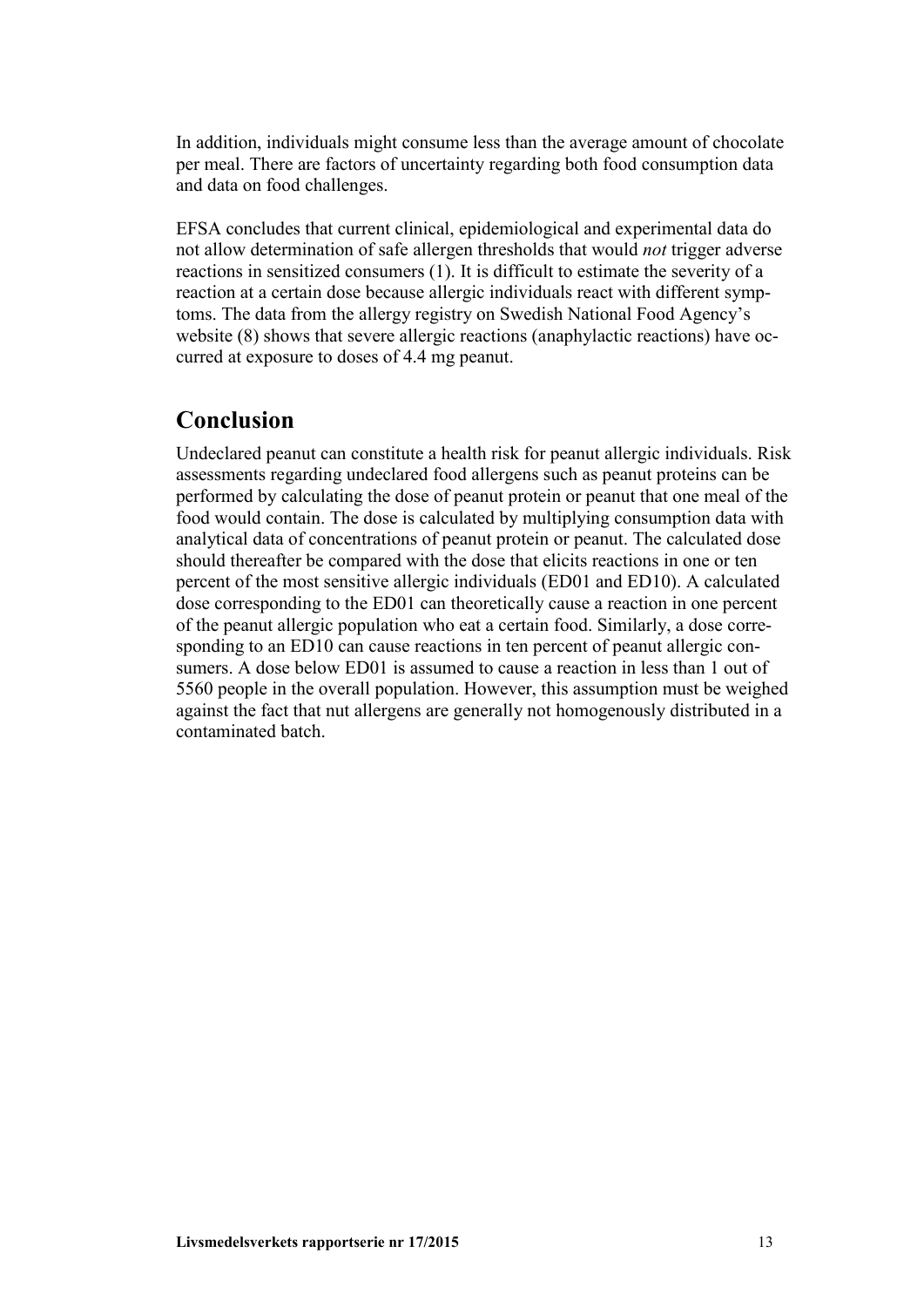### **Hazelnut allergy**

#### **Hazard identification and characterization**

IgE-mediated allergy to hazelnut is the most common food allergy in northern Europe. Hazelnut allergy is an IgE-mediated allergy in which the individual has IgE-antibodies tos hazelnut proteins and thus are sensitized to hazelnut proteins. Approximately 2.2-4.5 percent of the adult population in northern Europe are allergic to hazelnut (1). However, IgE-mediated hazelnut allergy can be divided into two different kinds of allergies. The birch pollen allergen Bet v 1 is homologues to the hazelnut allergen Cor a 1. In northern Europe, a substantial number of individuals are allergic to birch pollen and approximately 80 percent of hazelnut allergic individuals are sensitized to Cor a 1 (10). These people often react with only oral allergy syndrome, i.e. itching of the mouth and throat. The other kind of hazelnut allergy is most often due to production of IgE-antibodies to other hazelnut allergens. This latter allergy is often of a more severe kind and the symptoms might involve one or several organs. Symptoms from the stomach (stomach ache, vomiting, diarrhoea) and skin (eczema and urticaria) can occur as well as symptoms from the airways suh as asthma and rhinitis. Systemic reactions, which might develop into an allergic (anaphylactic) shock, might also occur. Individuals with this more severe allergy to hazelnut must avoid all products containing hazelnut. Even tiny amounts of hazelnut proteins can elicit severe allergic reactions in sensitized individuals. Under special circumstances, death has occurred (1). Among children, hazelnut is the fifth most common food responsible for foodinduced anaphylaxis (5).

#### **Doses of hazelnut protein in relation to population risk**

The allergenic risk increases with the severity of the symptoms of a reaction as well as with the number of individuals who might react. On a population level, exposure to a higher dose increases the risk of a higher number of allergic individuals reacting. The ED01 and ED10 for hazelnut protein and hazelnut are listed in table 4. The ED01 is that proposed in the VITAL reference doses (6). The ED10 is presented in reference (7).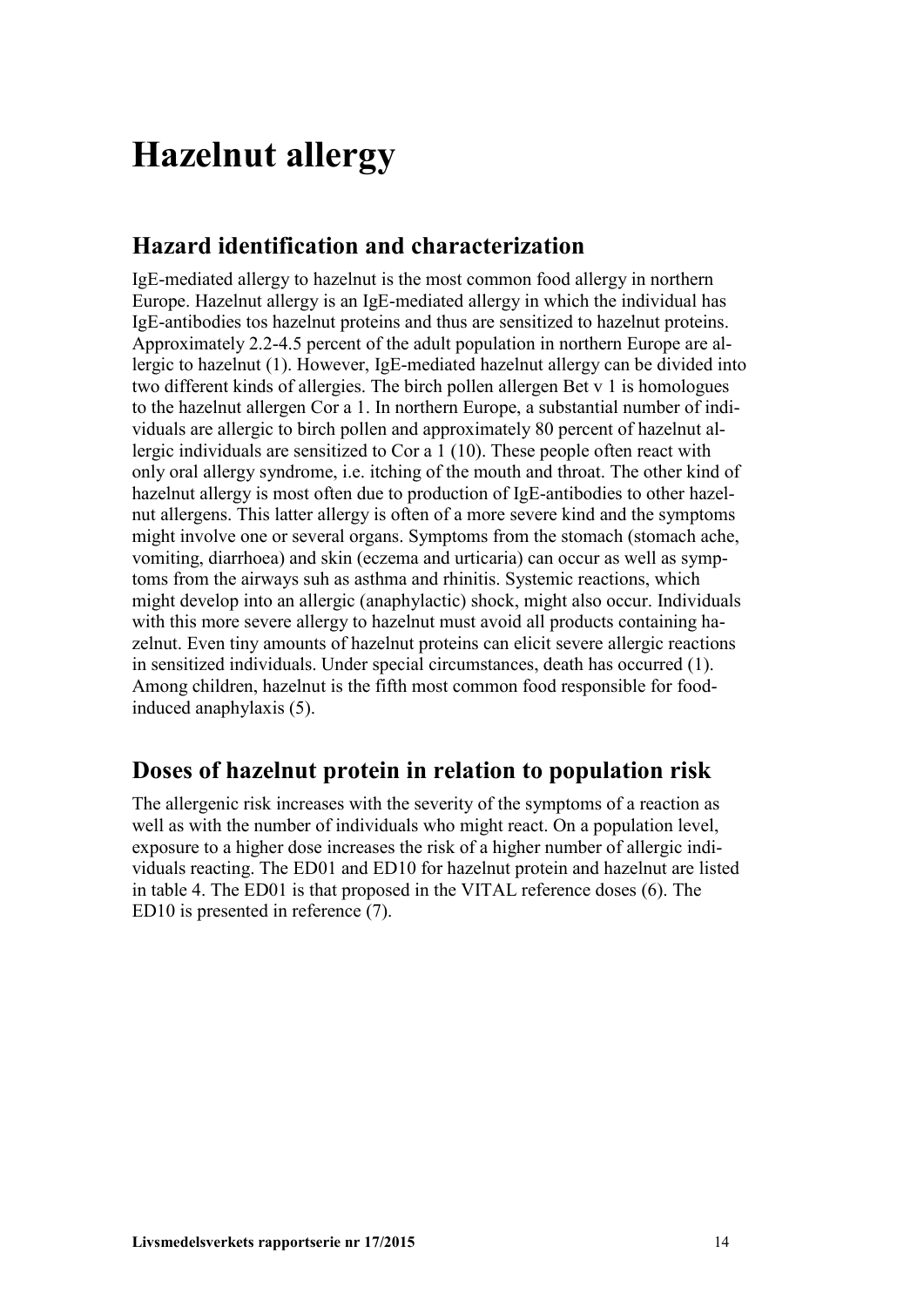| ED01*         | <b>ED01</b> | 01 nazelnut anergic consumers (EDUI and EDIU)<br>ED10** | <b>ED10</b> |
|---------------|-------------|---------------------------------------------------------|-------------|
| Hazelnut pro- |             | Hazelnut***   Hazelnut protein                          | Hazelnut*** |
| tein (mg)     | (mg)        | (mg)                                                    | (mg)        |
| 0.1           | 0.64        | 6.7                                                     | 42.9        |

**Table 4. Dose that theoretically elicits reactions in one and ten percent of hazelnut allergic consumers (ED01 and ED10)**

\* The ED01 is based on Vital Scientific Expert Panel Recommendations (6).

\*\*The ED10 is presented in reference (7). The value presented in table 4 is an average value calculated from the three different mathematical models presented (Log-logistic, Log-normal, Weibull). \*\*\*The ED01 and ED10 are converted to hazelnut by a factor of 6.4 (6). This is done as the method described below expresses the values in terms of hazelnut and not as hazelnut protein.

#### **Method for analysing hazelnut**

The Swedish National Food Agency is accredited to perform analysis of hazelnut in the food products described above. The method SLV-m141-f2 is an Enzymelinked immunosorbent assay (ELISA) which has a quantification limit of 2.5 mg hazelnut/kg which corresponds to 0.39 mg hazelnut protein/kg. The measurement uncertainty is 30 percent. An analytical result is restricted to the sample that is analysed. Hazelnut is often inhomogenously distributed in a contaminated batch and the procedure for sampling is thus important. Still, observations regarding whether pieces of hazelnut contaminate products might be equally important.

#### **Hypothetical example of a risk assessment regarding undeclared hazelnut in bread**

Laboratory analysis of a soft bread reveals that the sample contains 400 mg hazelnut/kg. Hazelnut is not declared in the labelling. The  $95<sup>th</sup>$  percentile of soft bread consumption is 107 g (0.107 kg) among Swedish adults. A person consuming 107 g of bread would thus consume a dose of 43 mg hazelnut. This is above the ED01 of 0.64 mg hazelnut and at the ED10 of 42.9 mg hazelnut. The bread would thus be expected to entail a risk for a substantial number of allergic consumers if hazelnut is not declared in the labelling. This hypothetical example shows that the bread would be expected to posses a risk for more than 1 out of 450 adults. However, the majority of these people would respond with mild oral allergy symptoms.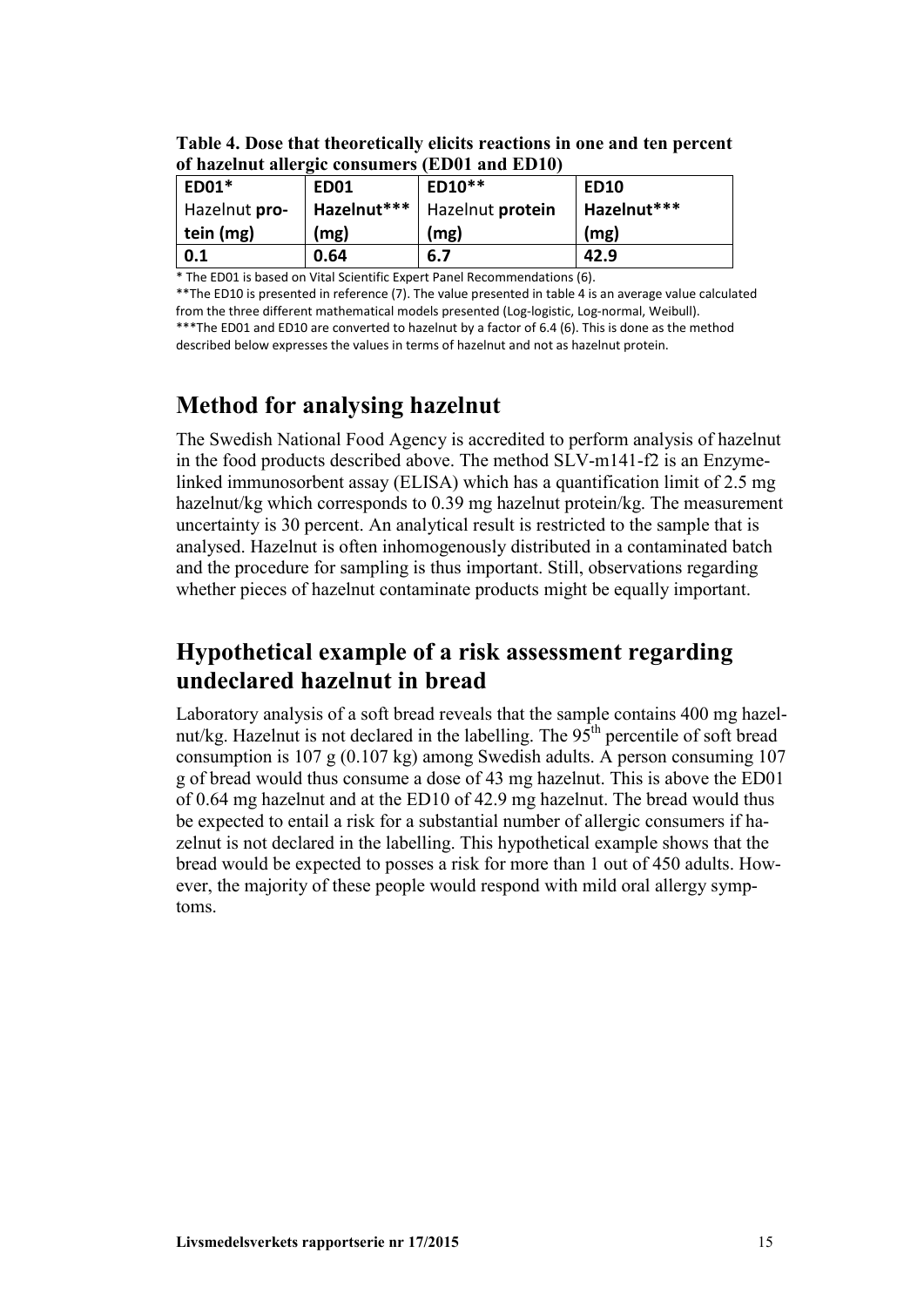#### **Factors of uncertainty regarding the risk assessment**

The measurement uncertainty of the analysis of hazelnut is 30 percent which means that with 95 percent certainty the soft bread could contain between 280 and 520 mg hazelnut/kg. The laboratory analysis only refers to the sample sent to the laboratory but hazelnut is often inhomogenously distributed in a contaminated batch. In addition, in the example above the  $95<sup>th</sup>$  percentile of soft bread consumption per meal was used in the calculation but the average soft bread consumption is 61 grams. This dose of hazelnut consumed from the bread would thus range between 17 mg hazelnut (lowest number after calculating with the measurement uncertainty and the average consumption per meal of soft bread) to 56 mg hazelnut (highest number after calculating with the measurement uncertainty and the  $95<sup>th</sup>$  percentile per meal of soft bread consumption). The dose of 17 mg hazelnut is above the ED01 of 0.64 mg hazelnut but below the ED10 of 42.9 mg hazelnut. In addition, individuals might consume less than the average amount of bread per meal. There are factors of uncertainty regarding both food consumption data and regarding data on food challenges.

EFSA concludes that current clinical, epidemiological and experimental data do not allow determining safe allergen thresholds that would NOT trigger adverse reactions in sensitized consumers (1). It is difficult to estimate the severity of a reaction at a certain dose because allergic individuals react with different symptoms. The data from the allergy registry on the Swedish National Food Agency's website (11) shows that severe allergic reactions (anaphylactic reactions) have occurred at exposure of 4.6 mg hazelnut and 38 mg hazelnut.

#### **Conclusion**

Undeclared hazelnut can constitute a health risk for hazelnut allergic individuals. Risk assessments regarding undeclared food allergens such as hazelnut proteins can be performed by calculating the dose of hazelnut protein or hazelnut that one meal of the food would contain. The dose is calculated by multiplying consumption data with analytical data of concentrations of hazelnut or hazelnut protein. The calculated dose should thereafter be compared with the dose that elicits reactions in one or ten percent of the most sensitive allergic individuals (ED01 and ED10). A calculated dose corresponding to the ED01 can theoretically cause a reaction in one percent of the hazelnut allergic population who eat a certain food. Similarly, a dose corresponding to an ED10 can cause reactions in ten percent of hazelnut allergic consumers. A dose below ED01 is expected to cause a reaction in less than 1 out of 2200 people in the overall population. However, this assumption must be weighed against the fact that nut allergens are seldom homogenously distributed in a contaminated batch. Nonetheless, in northern Europe a substantial proportion of the hazelnut allergic population respond with mild oral allergy symptoms.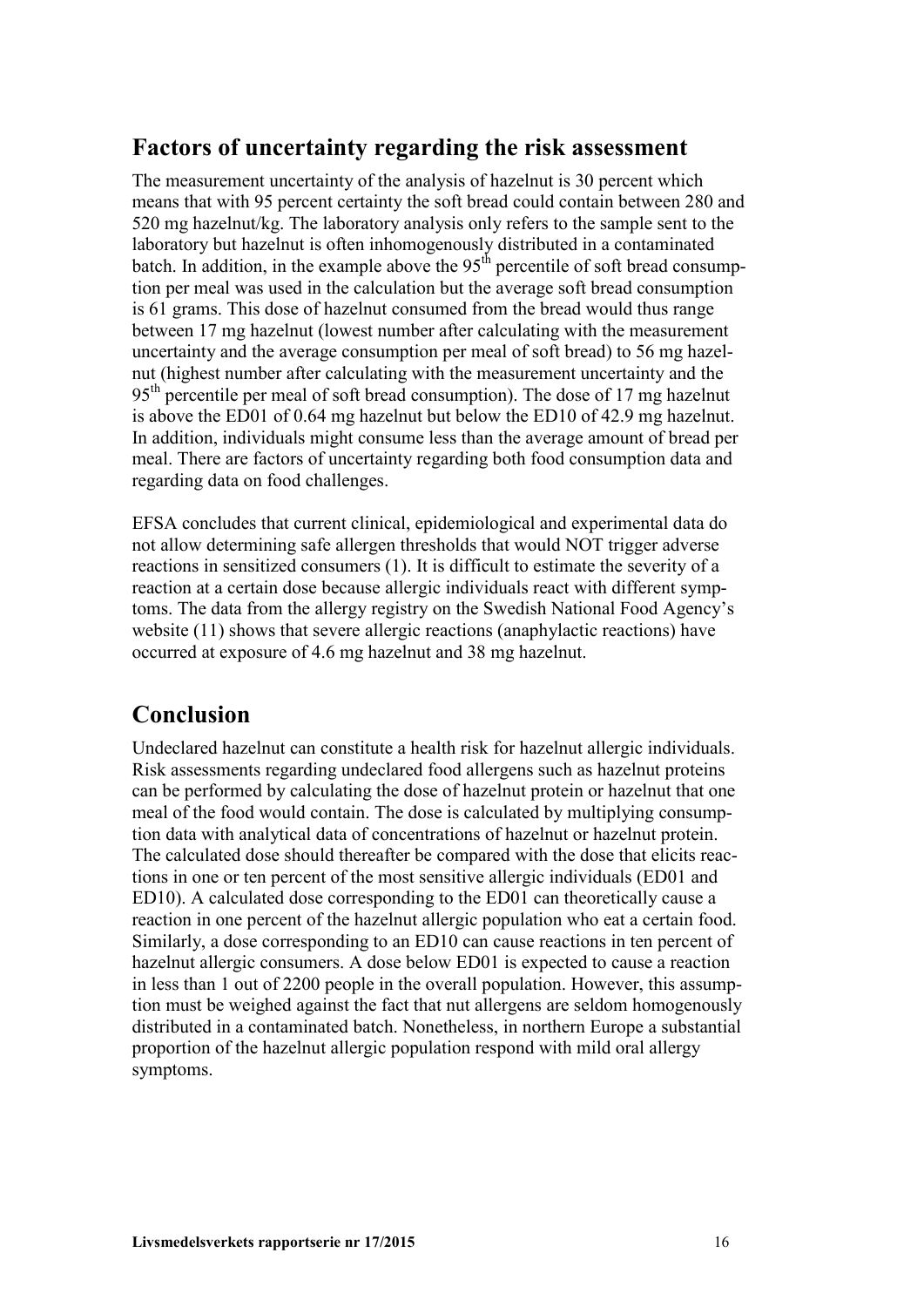## **Egg allergy**

#### **Hazard identification and characterization**

Allergy to egg is most often caused by allergy to the proteins in the egg white. Individuals with allergy to egg must avoid all products containing egg. Egg allergy is a serious condition. Even tiny amounts of egg proteins can elicit severe allergic reactions in sensitized individuals. The most common egg allergy is IgEmediated allergy, in which the individual has IgE-antibodies to egg white proteins and thus are sensitized to egg white proteins. The symptoms of an allergic reaction can vary from mild to severe and involve one or several organs. Symptoms from the stomach (stomach ache, vomiting, diarrhoea) and skin (eczema and urticaria) are common. The airways can also be involved with symptoms such as asthma and rhinitis. Systemic reactions, which might develop into an allergic (anaphylactic) shock, might also occur. Under special circumstances, death has occurred. IgE-mediated allergy to egg is one of the most common childhood allergies in western countries. It affects approximately 0.6-2.6 percenbt of small children and 0.1 percent of adults in northern Europe (data based on food challenges and/or symptoms  $+$  sensitization) (1). Among children, egg is the third most common food responsible for food-induced anaphylaxis (5). In Sweden, egg is the third most common undeclared allergen to cause allergic reactions (3).

#### **Doses of egg protein in relation to population risk**

The allergenic risk increases with the severity of the symptoms of a reaction as well as with the number of individuals who might react. On a population level, exposure to a higher dose increases the risk of a higher number of allergic individuals reacting. The ED01 and ED10 for egg protein and egg white protein are listed in table 5. The ED01 is that proposed in the VITAL reference doses (6). The ED10 is presented in reference (7).

| ED01*               | <b>ED01</b>                       | ED10**              | <b>ED10</b>                   |
|---------------------|-----------------------------------|---------------------|-------------------------------|
| Egg protein<br>(mg) | Egg white pro-<br>tein***<br>(mg) | Egg protein<br>(mg) | Egg white protein ***<br>(mg) |
| 0.03                | 0.025                             | 1.4                 | 1.1                           |

**Table 5. Dose that theoretically elicits reactions in one and ten percent of egg allergic consumers (ED01 and ED10)**

\* The ED01 is based on Vital Scientific Expert Panel Recommendations (6).

\*\*The ED10 is presented in reference (7). The value presented in table 5 is an average value calculated from the three different mathematical models presented (Log-logistic, Log-normal, Weibull).

\*\*\*The ED01 and ED10 are converted to egg white protein by a factor 0.8 (6). This is done as the method described below expresses the values in terms of egg white protein and not as egg protein.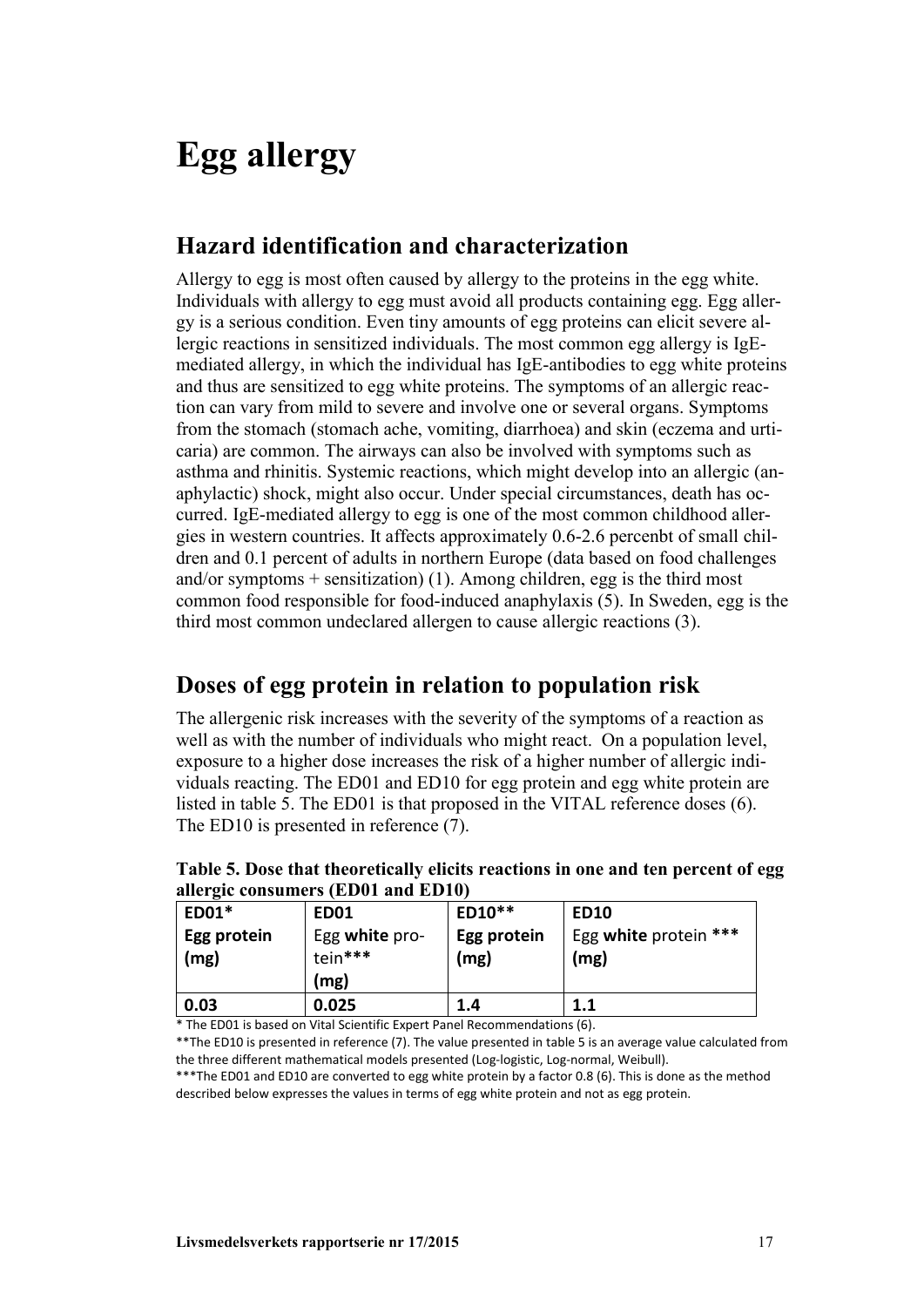#### **Method for analysing egg white proteins**

Ovomuciod is a heat stable egg white protein and suitable for the analysis of egg proteins. The Swedish National Food Agency is accredited to perform analysis of egg white proteins in the food products described above. The method SLV-m141 f7 is an Enzyme-linked immunosorbent assay (ELISA) which has a quantification limit of 0.5 mg egg white protein/kg. The measurement uncertainty is 50 percent. An analytical result is restricted to the sample that is analysed. Egg can be inhomogenously distributed in a contaminated batch and the procedure for sampling is thus important.

#### **Hypothetical example of a risk assessment regarding undeclared egg in pie (dessert)**

Laboratory analysis of a pie (dessert) reveals that the sample contains 24 mg egg white protein/kg. Egg is not declared in the labelling. The  $95<sup>th</sup>$  percentile of pie (dessert) consumption is 200 g (0.200 kg) among Swedish adults. A person consuming 200 g pie would thus consume a dose of 4.8 mg egg white protein. This is above both the ED01 and the ED10 of 0.025 and 1.1 mg egg white protein, respectively. We do not know the percentage of allergic consumers who may react to 4.8 mg egg white protein but the figure is well above 10 percent. The pie would thus be expected to entail a risk for a substantial number of allergic consumers if egg is not declared in the labelling. This hypothetical example shows that the pie would be expected to posses a risk for more than 1 out of 1670 children and more than 1 out of 10 000 adults.

#### **Factors of uncertainty regarding the risk assessment**

The measurement uncertainty of the analysis of egg white protein is 50 percent, which means that with 95 percent certainty the pie could contain between 12 and 36 mg egg white protein/kg. The laboratory analysis only refers to the sample sent to the laboratory but egg white protein might be inhomogenously distributed in a contaminated batch. Also, in the example above the  $95<sup>th</sup>$  percentile of pie (dessert) consumption per meal was used in the calculation but the average pie (dessert) consumption is 120 grams. This dose of egg white protein consumed from the pie would thus range between 1.4 (lowest number after calculating with the measurement uncertainty and the average consumption per meal of pie) and 7.2 mg of egg white protein (highest number after calculating with the measurement uncertainty and the  $95<sup>th</sup>$  percentile per meal of pie consumption). The lower dose of 1.4 mg egg white protein is still above both the ED01 and ED10.

In addition, individuals might consume less than the average amount of pie per meal. There are factors of uncertainty regarding both food consumption data and data on food challenges.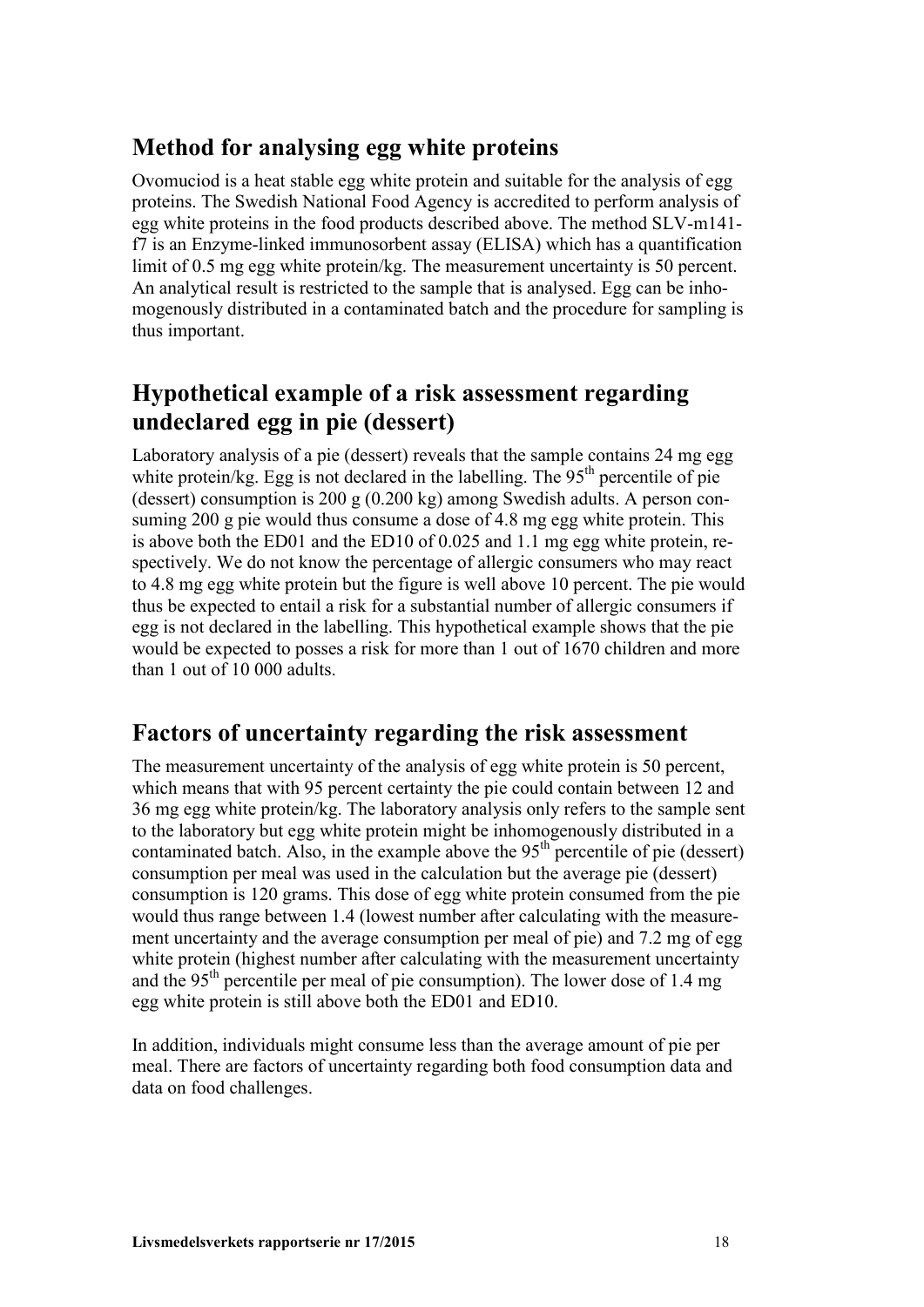EFSA concludes that current clinical, epidemiological and experimental data do not allow determination of safe allergen thresholds that would *not* trigger adverse reactions in sensitized consumers (1). It is difficult to estimate the severity of a reaction at a certain dose because allergic individuals react with different symptoms. The data from the allergy registry on the Swedish National Food Agency's website (12) shows that severe allergic reactions (anaphylactic reactions) have occurred at exposure to doses of 14 and 20 mg egg white protein.

#### **Conclusion**

Undeclared egg can constitute a health risk for egg allergic individuals. Risk assessments regarding undeclared food allergens such as egg white proteins can be performed by calculating the dose of egg white protein that one meal of the food would contain. The dose is calculated by multiplying consumption data with analytical data of the concentrations of egg white protein. The calculated dose should thereafter be compared with the dose that elicits reactions in one or ten percent of the most sensitive allergic individuals (ED01 and ED 10). A calculated dose corresponding to the ED01 can theoretically cause a reaction in one percent of the egg allergic population who consume a certain food. Likewise, a dose corresponding to an ED10 can cause reactions in ten percent of egg allergic consumers. A dose below ED01 is assumed to cause a reaction in less than one out of 3850 children and in less than one out of 100 000 adults in the overall population.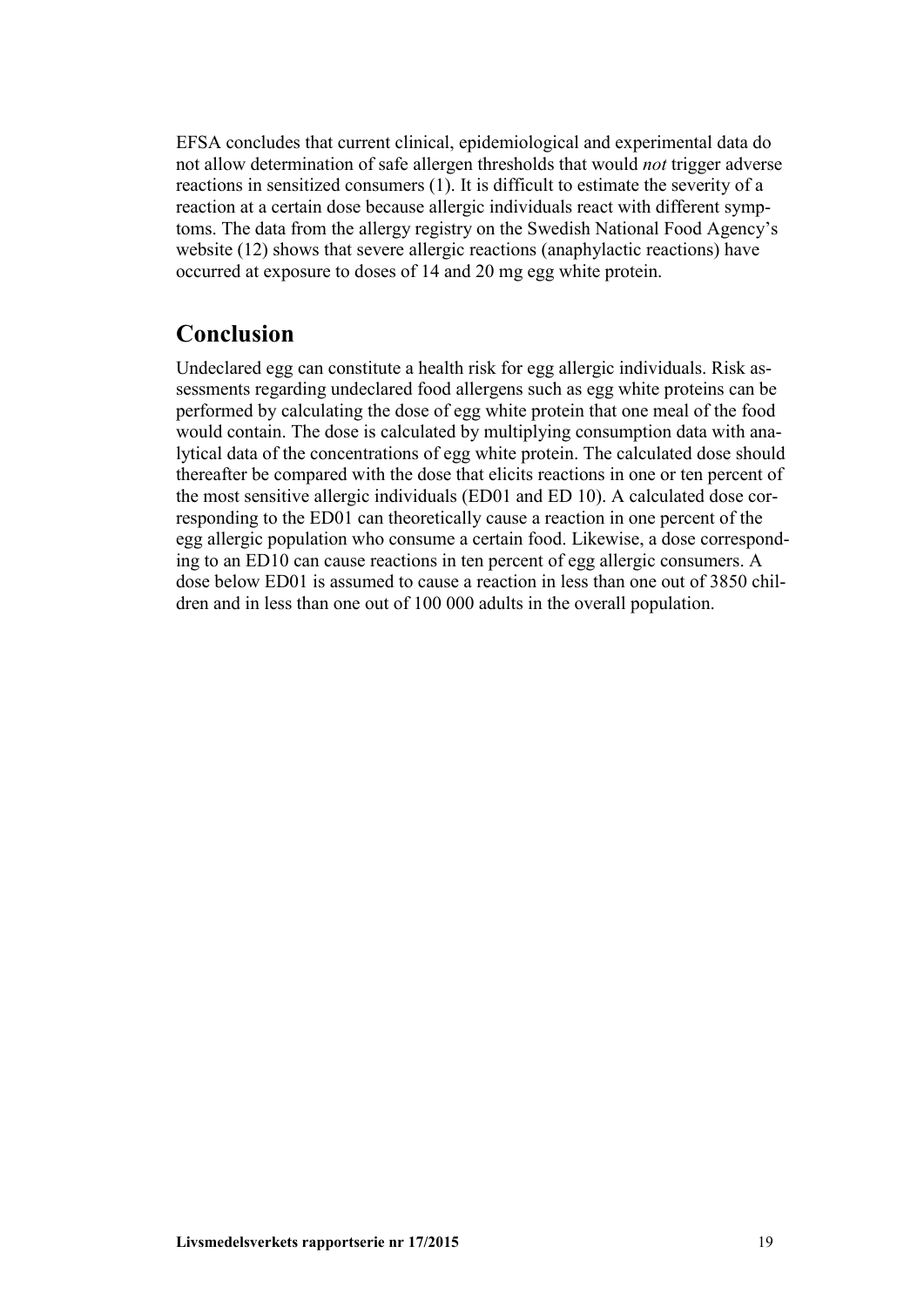### **Overall conclusion**

Risk assessments regarding undeclared food allergens can be performed by calculating the dose of allergen that one meal of the food would contain. The dose is calculated by multiplying consumption data with analytical data of concentrations of the specific allergen. The calculated dose should thereafter be compared to the dose that elicits reactions in one or ten percent of the most sensitive allergic individuals (ED01 and ED10). A calculated dose corresponding to the ED01 can theoretically cause a reaction in one percent of the allergic population who eat a certain food. Similarly, a dose corresponding to an ED10 can cause reactions in ten percent of allergic consumers. A dose below ED01 is assumed to cause a reaction in less than one percent of the individuals allergic to that allergen. The risk of an allergic reaction in the overall population can be calculated by multiplying the prevalence of the specific food allergy by one or ten percent. The severity of the reaction, however, is difficult to forsee as different allergic individual respond with different symptoms. Milk, peanut, hazelnut and egg have all been causes of anaphylaxic reactions and deaths.

### **Acknowledgement**

We are grateful to Charlotte B. Madsen at the Technical University of Denmark for reviewing the text.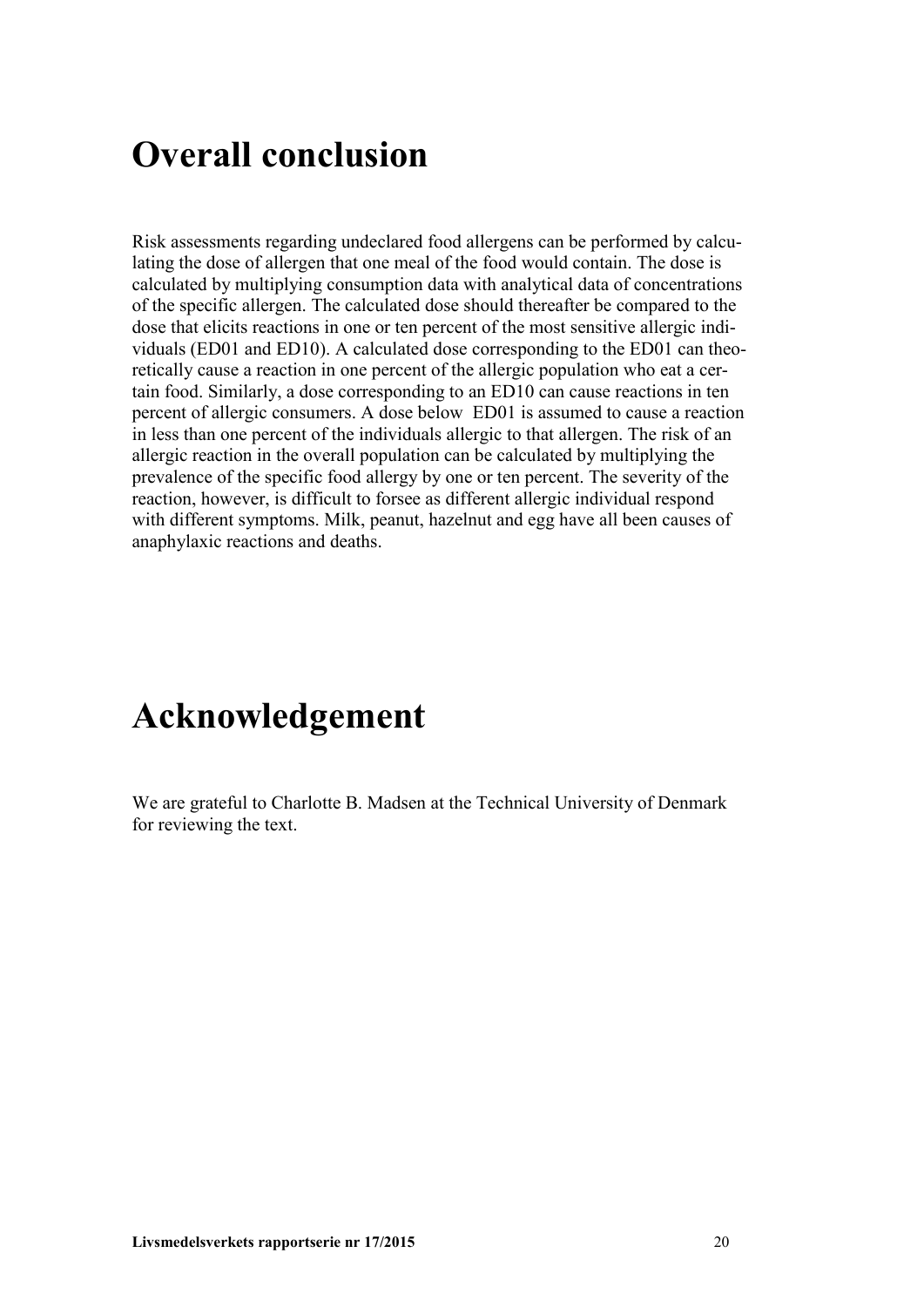### **References**

- 1. Scientific Opinion on the evaluation of allergenic foods and food ingredients for labelling purposes EFSA Panel on Dietetic Products, Nutrition and Allergies (NDA). EFSA Journal 2014;12(11):3894.
- 2. Madsen C.B, Crevel R.W.R, Mills C, Taylor S.L. Risk Management for Food Allergy. Elsevier Inc 2014.
- 3. Milk, the most commonly undeclared food allergen causing unexpected allergic reactions in Sweden 2004-2011. www.slv.se
- 4. Swedish nutritional survey 2010-2011, Adults. National Food Agency 2011.
- 5. Vetander M, Helander D et al Anaphylaxis and reactions to foods in children a population-based case study of emergency department visits. Clin Exp Allergy 2012;42:568-77.
- 6. Taylor S.L, Baumert J.L et al. Establishment of Reference Doses for residues of allergenic foods: Report of the VITAL Expert Panel. Food Chem Toxicology 2014;63:9-17.
- 7. Remington B, 2013. Risk assessment of trace and undeclared allergens in processed foods. Dissertation and thesis in food science and technology. University of Nebraska - Lincoln. Paper 32.
- 8. National Food Agency website 2015. [http://www.livsmedelsverket.se/produktion](http://www.livsmedelsverket.se/produktion-handel--kontroll/produktion-av-livsmedel/allergener/mjolk-och-laktos/)[handel--kontroll/produktion-av-livsmedel/allergener/mjolk-och-laktos/](http://www.livsmedelsverket.se/produktion-handel--kontroll/produktion-av-livsmedel/allergener/mjolk-och-laktos/)
- 9. National Food Agency website 2015. [http://www.livsmedelsverket.se/produktion](http://www.livsmedelsverket.se/produktion-handel--kontroll/produktion-av-livsmedel/allergener/jordnotter/)[handel--kontroll/produktion-av-livsmedel/allergener/jordnotter/](http://www.livsmedelsverket.se/produktion-handel--kontroll/produktion-av-livsmedel/allergener/jordnotter/)
- 10. Datema MR et al. Hazelnut allergy across Europe dissected molecularly: A EuroPrevall outpatient clinic survey. J Allergy Clin Immunol 2015;136:382-91.
- 11. National Food Agency website 2015. [http://www.livsmedelsverket.se/produktion](http://www.livsmedelsverket.se/produktion-handel--kontroll/produktion-av-livsmedel/allergener/notter/)[handel--kontroll/produktion-av-livsmedel/allergener/notter/](http://www.livsmedelsverket.se/produktion-handel--kontroll/produktion-av-livsmedel/allergener/notter/)
- 12. National Food Agency website 2015. [http://www.livsmedelsverket.se/produktion](http://www.livsmedelsverket.se/produktion-handel--kontroll/produktion-av-livsmedel/allergener/agg/)[handel--kontroll/produktion-av-livsmedel/allergener/agg/](http://www.livsmedelsverket.se/produktion-handel--kontroll/produktion-av-livsmedel/allergener/agg/)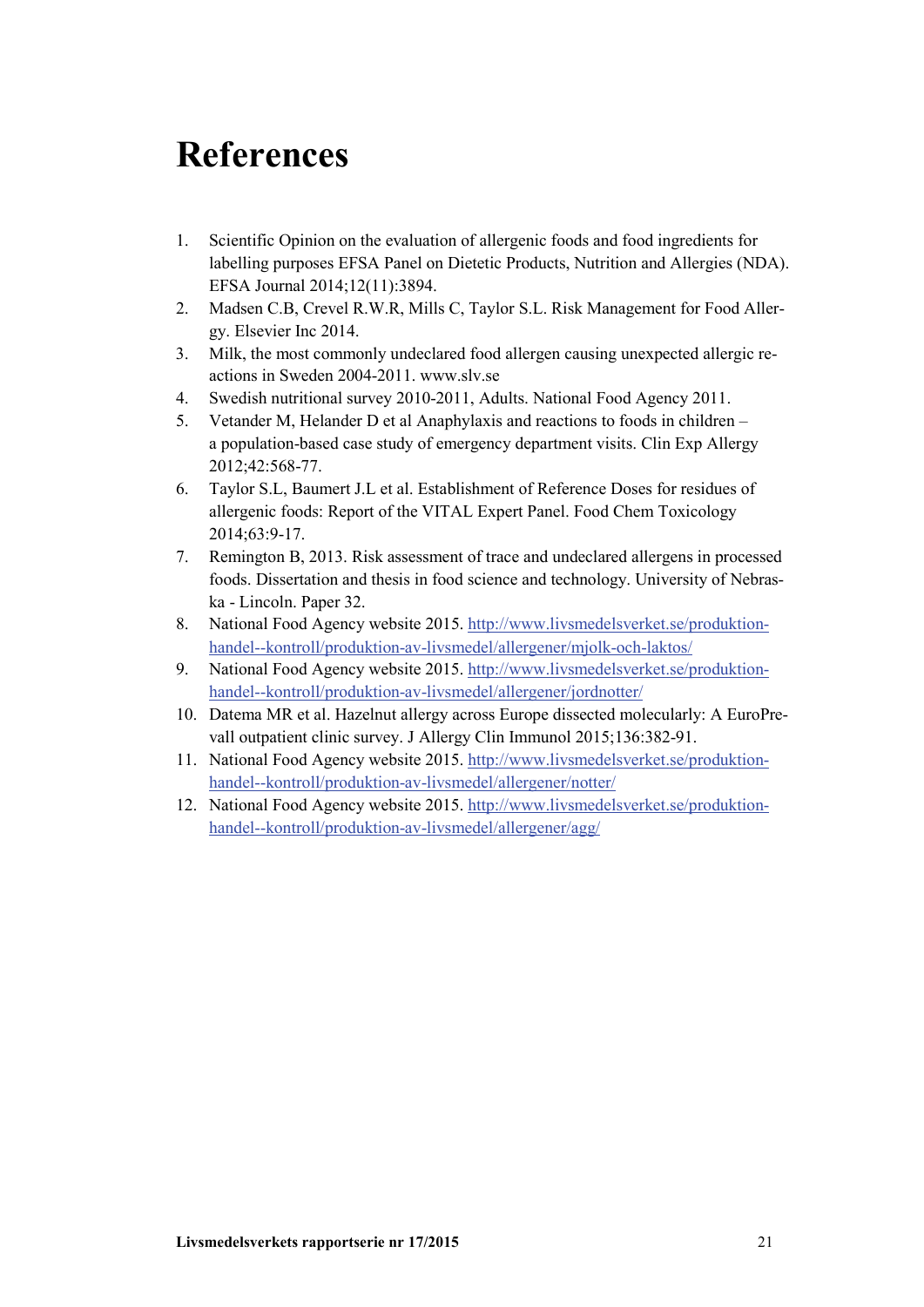#### Rapporter som utgivits 2014

- 1. Exponeringsuppskattningar av kemiska ämnen och mikrobiologiska agens översikt samt rekommendationer om arbetsgång och strategi av S Sand, H Eneroth, B-G Ericsson och M Lindblad.
- 2. Fusariumsvampar och dess toxiner i svenskodlad vete och havre rapport från kartläggningsstudie 2009-2011 av E Fredlund och M Lindblad.
- 3. Colorectal cancer-incidence in relation to consumption of red or precessed meat by PO Darnerud and N-G Ilbäck.
- 4. Kommunala myndigheters kontroll av dricksvattenanläggningar 2012 av C Svärd, C Forslund och M Eberhardson.
- 5. Kontroll av bekämpningsmedelsrester i livsmedel 2011 och 2012 av P Fohgelberg, A Jansson och H Omberg.
- 6. Vad är det som slängs vid utgånget hållbarhetsdatum? en mikrobiologisk kartläggning av utvalda kylvaror av Å Rosengren.
- 7. Länsstyrelsernas rapportering av livsmedelskontrollen inom primärproduktionen 2012 av L Eskilson och S Sylvén.
- 8. Riksmaten vuxna 2010-2011, Livsmedels- och näringsintag bland vuxna i Sverige av E Amcoff, A Edberg, H Enghart Barbieri, A K Lindroos, C Nälsén, M Pearson och E Warensjö Lemming.
- 9. Matfett och oljor analys av fettsyror och vitaminer av V Öhrvik, R Grönholm, A Staffas och S Wretling.
- 10. Revision av Sveriges livsmedelskontroll 2013 resultat av länsstyrelsernas och Livsmedelsverkets revisioner av kontrollmyndighete av A Rydin, G Engström och Å Eneroth.
- 11. Kontrollprogrammet för tvåskaliga blötdjur − Årsrapport 2011-2013 − av M Persson, B Karlsson, SMHI, M Hellmér, A Johansson, I Nordlander och M Simonsson.
- 12. Riskkarakterisering av exponering för nitrosodimetylamin (NDMA) från kloramin använt vid dricksvattenberedning av K Svensson.
- 13. Risk- och nyttovärdering av sänkt halt av nitrit och koksalt i charkuteriprodukter i samband med sänkt temperatur i kylkedjan av P O Darnerud, H Eneroth, A Glynn, N-G Ilbäck, M Lindblad och L Merino.
- 14. Kommuners och Livsmedelsverkets rapportering av livsmedelskontrollen 2013 av L Eskilsson och M Eberhardson.
- 15. Rapport från workshop 27-28 november 2013. Risk- och sårbarhetsanalys från jord till bord. Sammanfattning av presentationer och diskussioner.
- 16. Risk- och nyttovärdering av nötter sammanställning av hälsoeffekter av nötkonsumtion av J Bylund, H Eneroth, S Wallin och L Abramsson-Zetterberg.
- 17. Länsstyrelsernas rapportering av livsmedelskontrollen inom primärproduktionen 2013 av L Eskilson, S Sylvén och M Eberhardson.
- 18. Bly i viltkött ammunitionsrester och kemisk analys, del 1 av B Kollander och B Sundström, Livsmedelsverket, F Widemo, Svenska Jägareförbundet och E Ågren, Statens veterinärmedicinska anstalt.
	- Bly i viltkött halter av bly i blod hos jägarfamiljer, del 2 av K Forsell, I Gyllenhammar, J Nilsson Sommar, N Lundberg-Hallén, T Lundh, N Kotova, I Bergdahl, B Järvholm och P O Darnerud.
	- Bly i viltkött riskvärdering, del 3 av S Sand och P O Darnerud.
	- Bly i viltkött riskhantering, del 4 av R Bjerselius, E Halldin Ankarberg och A Kautto.
- 19. Bra livsmedelsval baserat på nordiska näringsrekommendationer 2012 av H Eneroth, L Björck och Å Brugård Konde.
- 20. Konsumtion av rött kött och charkuteriprodukter och samband med tjock- och ändtarmscancer - risk och nyttohanteringsrapport av R Bjerselius, Å Brugård Konde och J Sanner Färnstrand.
- 21. Kontroll av restsubstanser i levande djur och animaliska livsmedel. Resultat 2013 av I Nordlander, B Aspenström-Fagerlund, A Glynn, A Törnkvist, T Cantillana, K Neil Persson, Livsmedelsverket och K Girma, Jordbruksverket.
- 22. Kartläggning av shigatoxin-producerande *E.coli* (STEC) på nötkött och bladgrönsaker av M Egervärn och C Flink.
- 23. The Risk Thermometer a tool for comparing risks associated with food consumption, draft report by S Sand, R Bjerselius, L Busk, H Eneroth, J Sanner Färnstrand and R Lindqvist.
- 24. A review of Risk and Benefit Assessment procedures development of a procedure applicable for practical use at NFS by L Abramsson Zetterberg, C Andersson, W Becker, P O Darnerud, H Eneroth, A Glynn, R Lindqvist, S Sand and N-G Ilbäck.
- 25. Fisk och skaldjur, metaller i livsmedel fyra dicenniers analyser av L Jorhem, C Åstrand, B Sundström, J Engman och B Kollander.
- 26. Bly och kadmium i vetetabilier odlade kring Rönnskärsverken, Skelleftehamn 2012 av J Engman, B Sundström och L Abramsson Zetterberg.
- 27. Bättre måltider i äldreomsorgen vad har gjorts och vad behöver göras av K Lilja, I Stevén och E Sundberg.
- 28. Slutredovisning av regeringsuppdrag om näringsriktig skolmat samt skolmåltidens utformning 2012-2013 av A-K Quetel och E Sundberg.